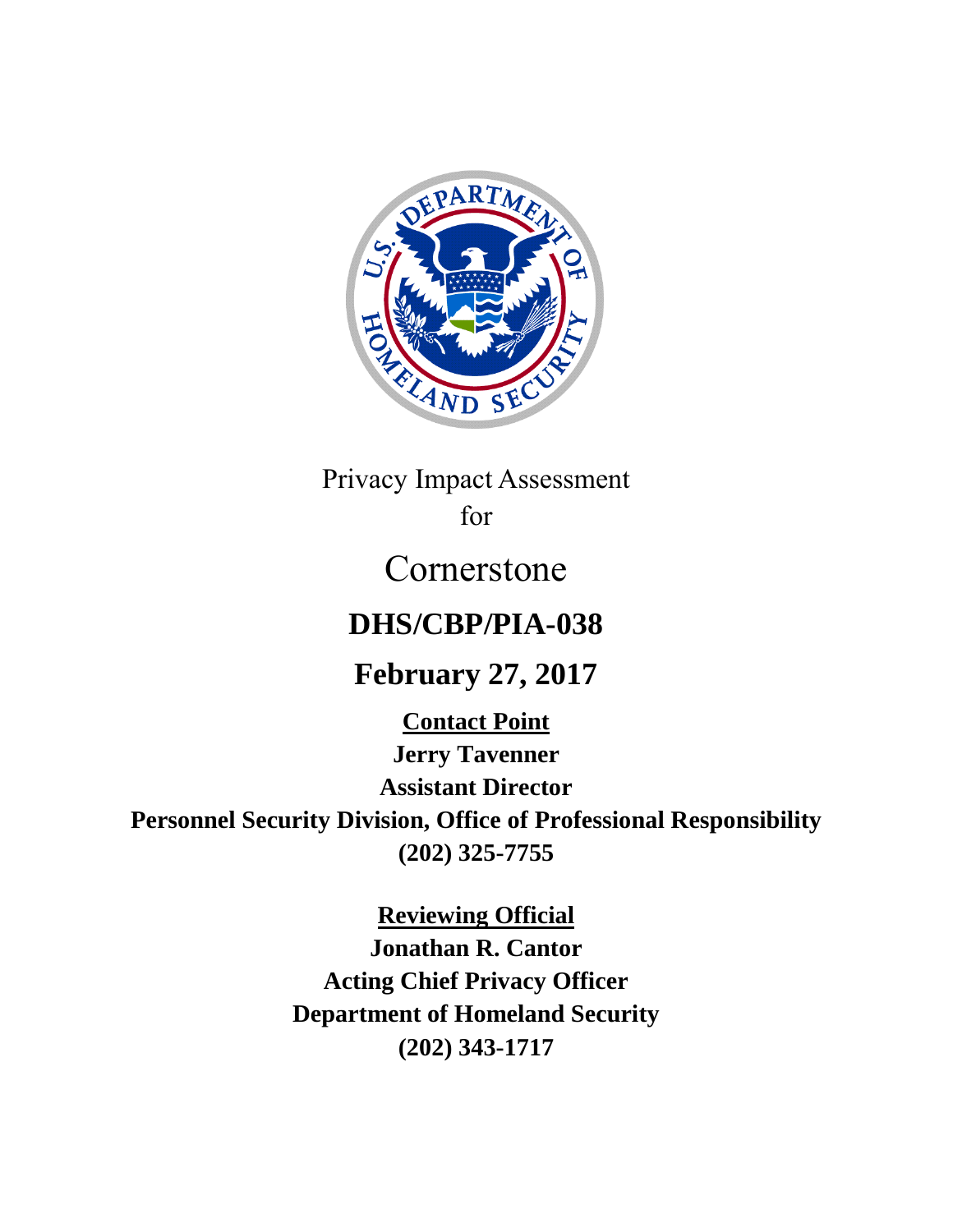

# **Abstract**

The Department of Homeland Security (DHS) U.S. Customs and Border Protection (CBP) created the Cornerstone information management system to automate and manage the background investigation (BI) process for CBP employees, contractors, and applicants. Cornerstone facilitates the BI process by retrieving, compiling, and distributing information between several information systems during the BI process. CBP is conducting this Privacy Impact Assessment (PIA) because Cornerstone collects and maintains personally identifiable information (PII) about employees, applicants, contractors, and members of the public.

### **Overview**

 $\overline{a}$ 

In support of the U.S. Customs and Border Protection (CBP) law enforcement and national security missions, the CBP Office of Professional Responsibility (OPR), Personnel Security Division (PSD) conducts background investigations (BI) on CBP applicants and employees (both federal and contractor) to determine their: 1) initial suitability/fitness for employment with CBP; 2) continued suitability/fitness for employment with CBP; 3) eligibility to occupy a national security position or access classified information; and 4) eligibility for access to federal facilities and/or information technology systems. The level of investigation required is determined by the sensitivity designation of the position applied for or occupied. This designation is established in accordance with Office of Personnel Management (OPM) guidance. OPM has delegated the authority to conduct BIs to CBP.<sup>1</sup> DHS has delegated the authority to CBP to make determinations as to an individual's suitability for employment or eligibility for access to classified information.<sup>2</sup>

CBP developed Cornerstone to facilitate a paperless BI process. Cornerstone retrieves, parses, compiles, packages, transmits, and attaches a variety of CBP applicant and employee information and documents. Information maintained within or passing through Cornerstone can be divided into three categories: 1) Record Identifiers (sensitive personally identifiable information (SPII) including name, Social Security number (SSN), and date of birth); 2) System Logs (a record of actions performed by Cornerstone, which may include SPII and other data needed to conduct the action); and 3) Record Information (all other investigative information, including secure database tables within Cornerstone, obtained as a result of data requests and queries). Cornerstone does not score, analyze, or create new information. Cornerstone is not a document repository, but does maintain sufficient data to perform a variety of functions.

The Background Investigation Tracking System (BITS), previously in development, was planned as a single point of access for users who desired the ability to centrally track information

<sup>&</sup>lt;sup>1</sup> Memorandum of Understanding between U.S. Office of Personnel Management and U.S. Customs and Border Protection for Delegated Investigative Authority, signed March 11, 2015.

<sup>&</sup>lt;sup>2</sup> DHS Delegation 12000, dated June 5, 2012, Delegation for Security Operations within the Department of Homeland Security.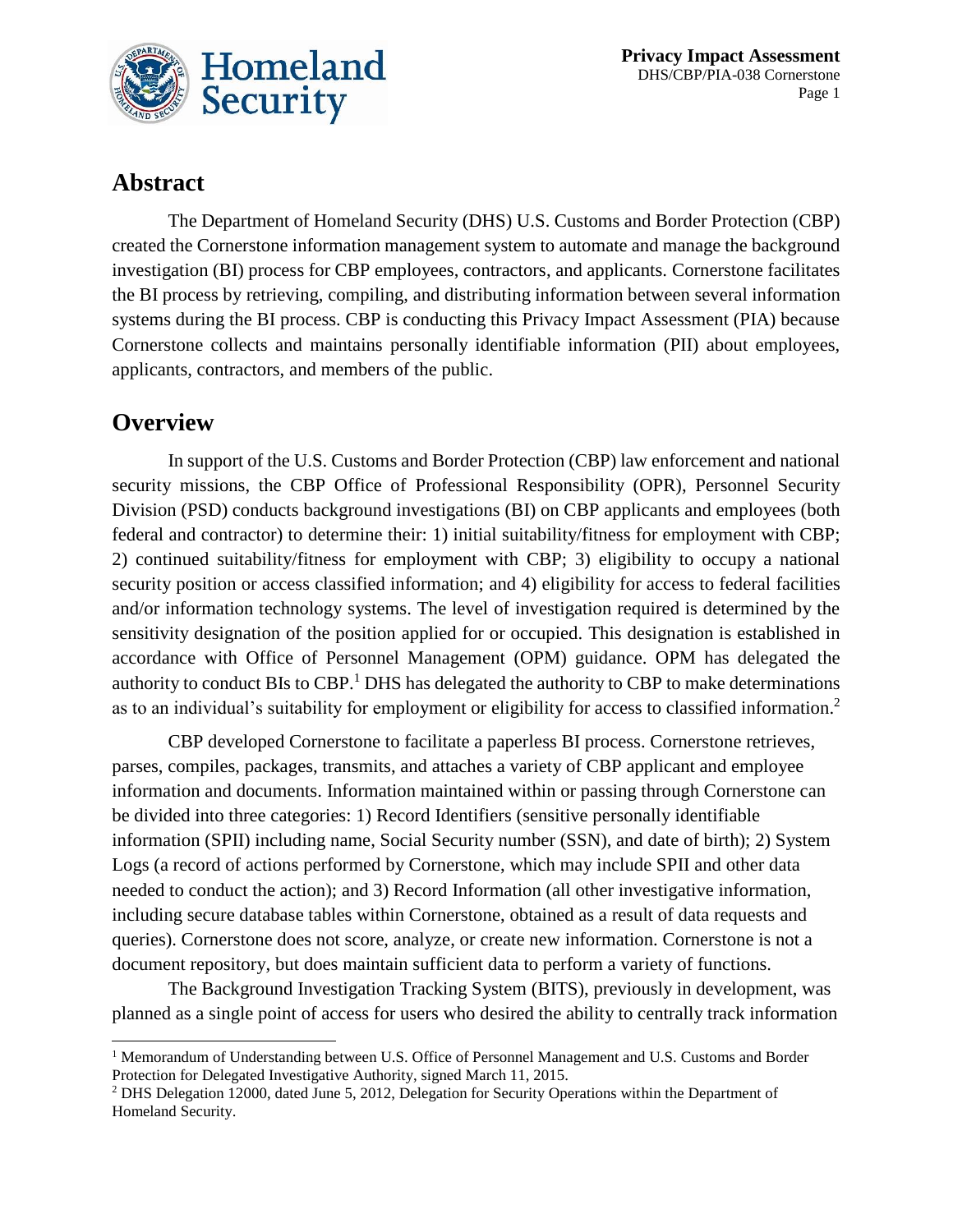

in the system. It was intended to provide OPR with the ability to electronically create, track, manage documents and correspondence, and to communicate the status of background investigations throughout the BI lifecycle within OPR. Development for this system was halted, and BITS is currently not in use by CBP. However, if for any reason this changes, CBP will update this PIA.

CBP maintains Record Identifiers for a period not-to-exceed (NTE) 15 years. <sup>3</sup> CBP maintains System Logs and Record Information (including a variety of documents) for a sufficient period to ensure Cornerstone is able to complete its various functions as described below. CBP anticipates that System Logs and Record Information will generally be deleted within a year. The information captured by Cornerstone is discussed in more detail in Section 2.1.

#### **Workflow**

#### *Applicants*

The CBP Office of Human Resources Management (HRM), or other designated CBP office, initiates applicant BIs via email notification to the applicant of the BI requirement following acceptance of a tentative job offer.<sup>4</sup> The notification provides instructions for accessing OPM's Electronic Questionnaire for Investigations Processing (e-QIP)<sup>5</sup> system in order to complete and submit their BI package. The package consists of the Questionnaire for Investigations Processing and associated release forms, a Financial Disclosure Form (if applicable), and any other required documents. Additionally, the notification provides instructions for the applicant to submit his or her fingerprint charts. Within the e-QIP system, the applicant electronically releases the completed BI package to HRM and, after reviewing for completeness, HRM releases the BI package to OPR. Applicant fingerprints are collected in, or converted to, a digitized format and saved within Cornerstone. Using Cornerstone, HRM's Human Resources Business Engine (HRBE)<sup>6</sup> transmits sufficient applicant data to create a case within the DHS-owned Integrated Security Management System  $(ISMS)$ , which is the case management system OPR uses to track the background investigation and suitability determination process. ISMS also serves as the document repository for the BI and adjudication process.

<sup>4</sup> Only those applicants that have been extended this tentative offer will have their information used by Cornerstone. <sup>5</sup> *See* Office of Personnel Management Electronic Questionnaires for Investigating Processing (e-QIP) PIA (August

2, 2007), *available at* <https://www.opm.gov/information-management/privacy-policy/privacy-policy/eqip.pdf>*.* <sup>6</sup> *See* DHS/CBP/PIA-032 Human Resources Business Engine (HRBE) (July 25, 2016), *available at* [https://www.dhs.gov/sites/default/files/publications/privacy-pia-cbp-hrbe-july2016.pdf.](https://www.dhs.gov/sites/default/files/publications/privacy-pia-cbp-hrbe-july2016.pdf)

 $\overline{a}$ <sup>3</sup> Legacy Department of Treasury-U.S. Customs Service Records Disposition Authority Job # N1-36-92-1, dated November 19, 1993.

<sup>7</sup> *See* DHS/CBP/PIA-038(a) Integrated Management System (ISMS) (September 16, 2014), *available at*  [http://www.dhs.gov/publication/dhs-all-pia-038a-integrated-security-management-system-isms.](http://www.dhs.gov/publication/dhs-all-pia-038a-integrated-security-management-system-isms) As applicable, requests/dates for polygraph examinations, polygraph results, and polygraph examination reports are processed entirely within ISMS and do not pass through, nor are stored within, Cornerstone.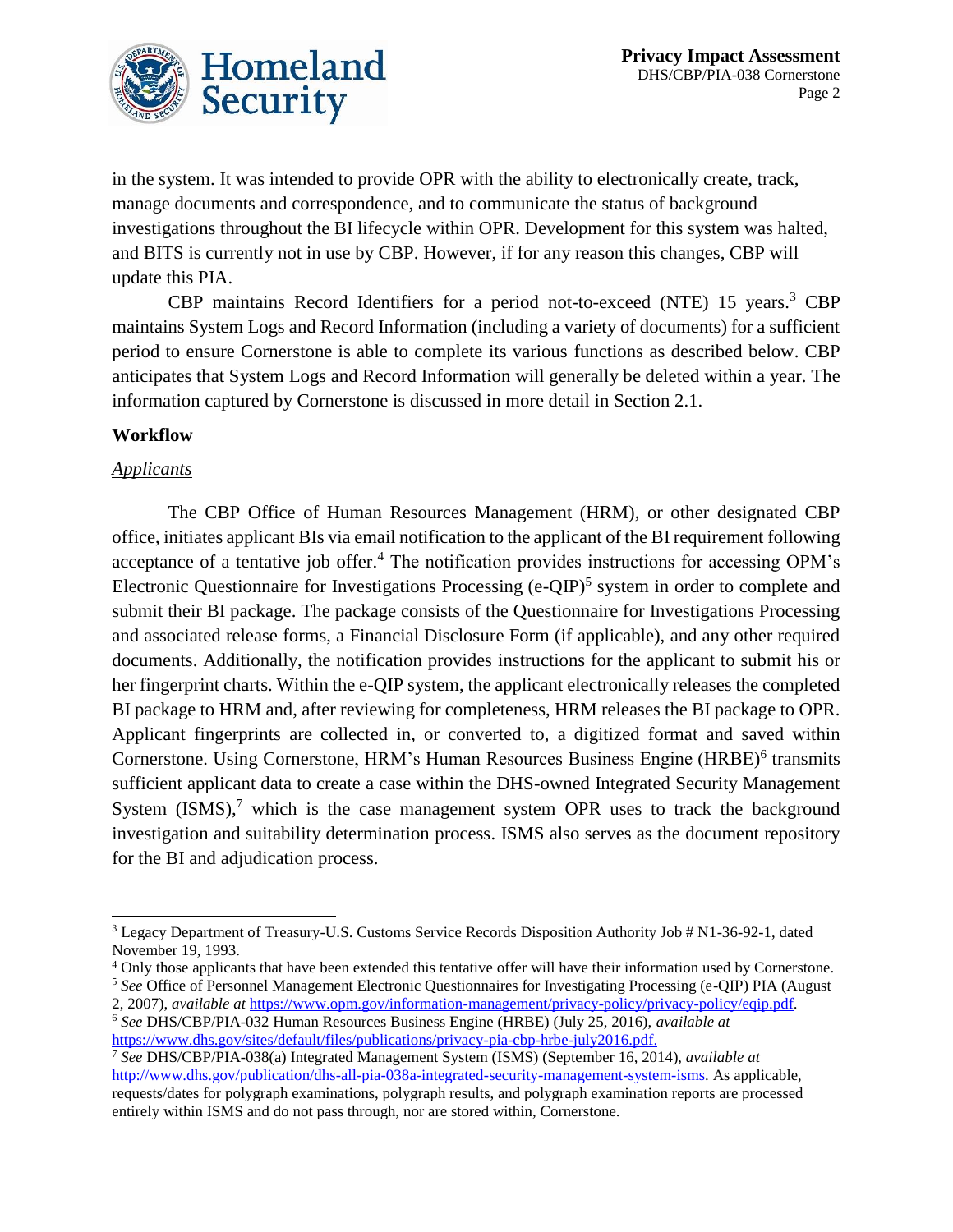

#### *Current Employees*

Current employees (and contractors) are required to undergo periodic reinvestigation, or may be required to undergo an upgraded investigation if necessary for access to classified information. OPR initiates employee BIs via email notification to the employee of a BI requirement; the notification provides instructions for accessing OPM's e-QIP system in order to complete and submit his or her BI package (described above). If fingerprints are required, instructions are provided for the employee to obtain and submit fingerprint charts. Employee fingerprints are collected in, or converted to, a digitized format and saved within Cornerstone. The employee electronically releases the completed BI package to OPR, and OPR staff manually create a corresponding case in ISMS.

#### *All Applicants and Employees*

 $\overline{a}$ 

An extensible markup language (.xml) copy of the BI package is manually downloaded from e-QIP into Cornerstone and then saved in ISMS. Cornerstone then 1) prepares an e-QIP summary report; 2) requests preliminary vetting checks based on information within the questionnaire and generates a composite vetting check summary report containing the results of the vetting checks; 3) requests a Credit Bureau Report (CBR); and 4) queries the Selective Service System (if applicable) for registration data. The e-QIP Questionnaire (including associated release forms), the e-QIP summary report, the composite vetting checks summary report, the CBR, and the Selective Service check are uploaded to ISMS and attached to the relevant record. OPR manually releases the e-QIP Questionnaire to OPM within the e-QIP system and transmits the digitized fingerprint charts to OPM's Fingerprinting Transaction System (FTS)<sup>8</sup> via Cornerstone, thereby initiating the National Agency Check (NAC).<sup>9</sup> OPM then transmits an electronic copy of the e-QIP Questionnaire back to Cornerstone. Using Cornerstone's Intake Case Scheduler function, OPR staff assign each ISMS investigation case to an Investigative Service Provider  $(ISP)^{10}$  to complete the investigation. Cornerstone's Electronic Package and Delivery function encrypts the investigative package and saves it within the CBP secure Message Queue  $(MQ)^{11}$ 

<sup>8</sup> Memorandum of Understanding between U.S. Office of Personnel Management Federal Investigative Services and U.S. Department of Homeland U.S. Customs and Border Protection for Access to the Fingerprint Transaction System (FTS), signed December 22, 2012.

<sup>&</sup>lt;sup>9</sup> A National Agency Check is a required component of all background investigations. It consists of a query of national law enforcement databases for records associated with the subject. This includes queries of Social Security numbers, FBI investigative files, FBI criminal history files, and military records.

<sup>10</sup> CBP has established contracts with multiple ISPs to conduct BIs.

<sup>&</sup>lt;sup>11</sup> Similar to a secured shared drive, a secure Message Queue (MQ) is within the CBP firewall protections but can be accessed by authorized non-CBP entities (i.e., ISPs). Each ISP is given restricted access only to its portion of the MQ in order to retrieve work assignments (investigation case packets) and return the completed work assignments to CBP.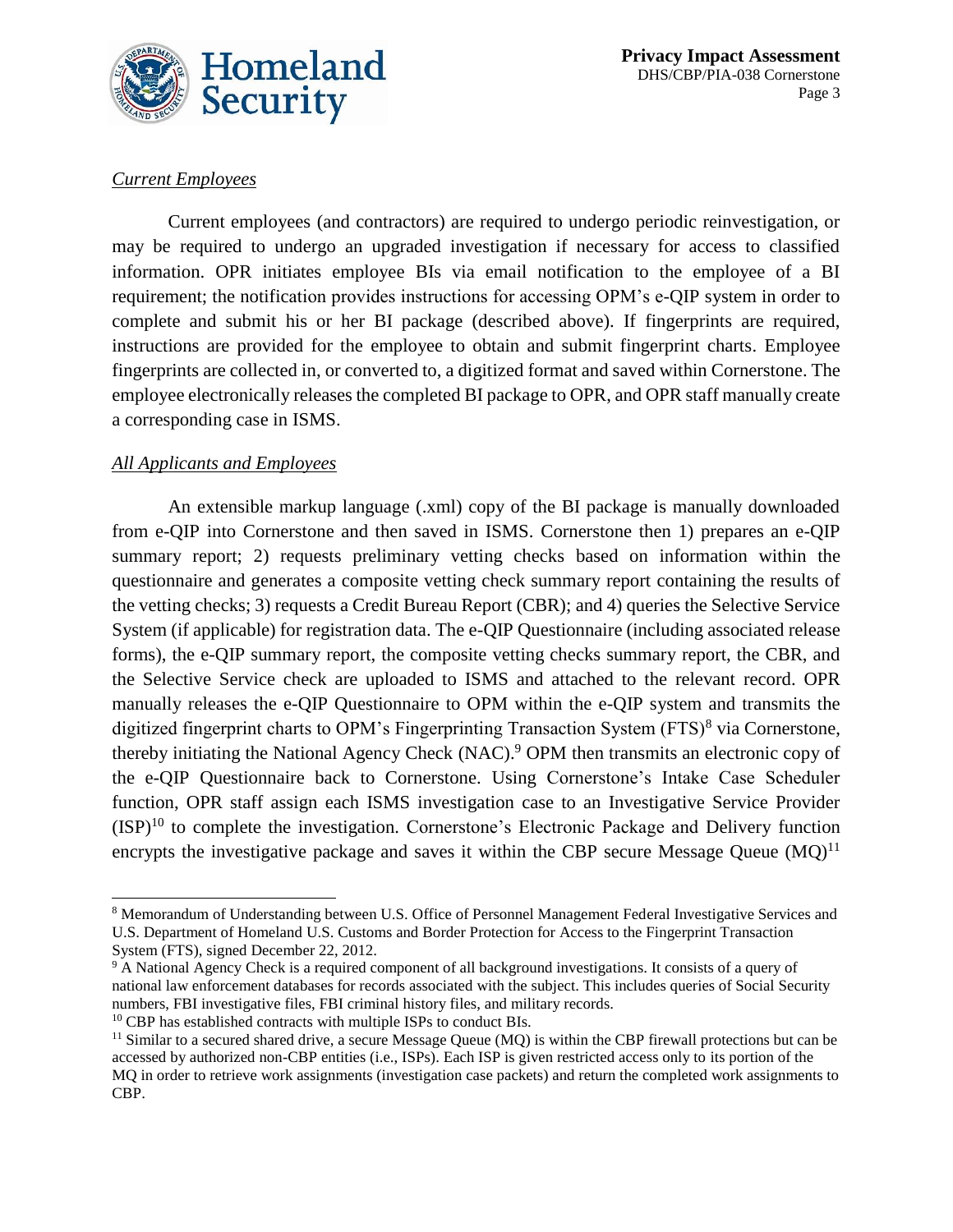

where it can be accessed only by the assigned  $ISP$ .<sup>12</sup> The ISP then accesses the investigative package over a Virtual Private Network (VPN)<sup>13</sup> and uses it to complete the assigned investigation. This investigation package consists of the e-QIP Questionnaire (with associated releases), a CBR, a scheduling sheet (providing any specific investigation instructions),<sup>14</sup> a Financial Disclosure (if applicable), and a "For-Official-Use-Only" disclaimer. A copy of the complete investigative package is saved within ISMS. The ISP completes the investigation and through the VPN connection, saves the completed Report of Investigation (ROI) to the CBP MQ. Cornerstone retrieves the ROI from the CBP MQ and attaches it to the open case file for the individual within ISMS for review and adjudication by OPR adjudicators. HRBE transmits requests to Cornerstone for the status of BI cases on a daily basis. Cornerstone then sends the request to ISMS for the status information and provides the results back to HRBE.

#### **Internal System Connections**

l

Cornerstone connects directly with CBP Cloud Computing and CBP Directory Service systems. Cornerstone is a virtual server that operates within a cloud environment. It uses the CBP Directory Service to authenticate user access within the active directory. Cornerstone exchanges information with HRBE through an automated interface called a web service, which is selfcontained and secure*.* Cornerstone uses this data to create a corresponding case within ISMS and to provide updated BI status information to HRBE.

Cornerstone also exchanges information with  $ISMS<sup>15</sup>$  via web service. ISMS serves as the DHS enterprise repository for personnel security data. It is used to manage the suitability decisions and security clearance determinations for employees, contractors, detailees, and state and local partners. DHS mandated the use of ISMS by all DHS components, including CBP. Cornerstone transmits formatted secure messages to ISMS; these messages contain the data and documents gathered or updated during the investigative process.

Historically, Cornerstone exchanged information with CBP Vetting, a service that allows authorized users to query and receive data from the National Crime Information Center (NCIC), National Law Enforcement Telecommunications System (Nlets), Currency or Monetary Instruments Report (CMIR), Search/Arrest/Seizure (S/A/S) report, and TECS<sup>16</sup> via the CBP MQ.

<sup>&</sup>lt;sup>12</sup> The ISP does not have access to ISMS or Cornerstone. However, for accurate recordkeeping, once the package is transmitted to the ISP via the Message Queue, a copy is maintained in ISMS and Cornerstone.

<sup>&</sup>lt;sup>13</sup> A VPN is a secured connection between two points through which information and documents can be sent.

<sup>&</sup>lt;sup>14</sup> Scheduling is the process of transmitting a request for a background investigation to one of OPR's Investigative Service Providers.

<sup>&</sup>lt;sup>15</sup> ISMS is accessed by OPR staff; limited read-only access is also provided to the Human Resources Office and the Freedom of Information Act Office based on a specific need to know.

<sup>&</sup>lt;sup>16</sup> TECS (not an acronym) is the updated and modified version of the former Treasury Enforcement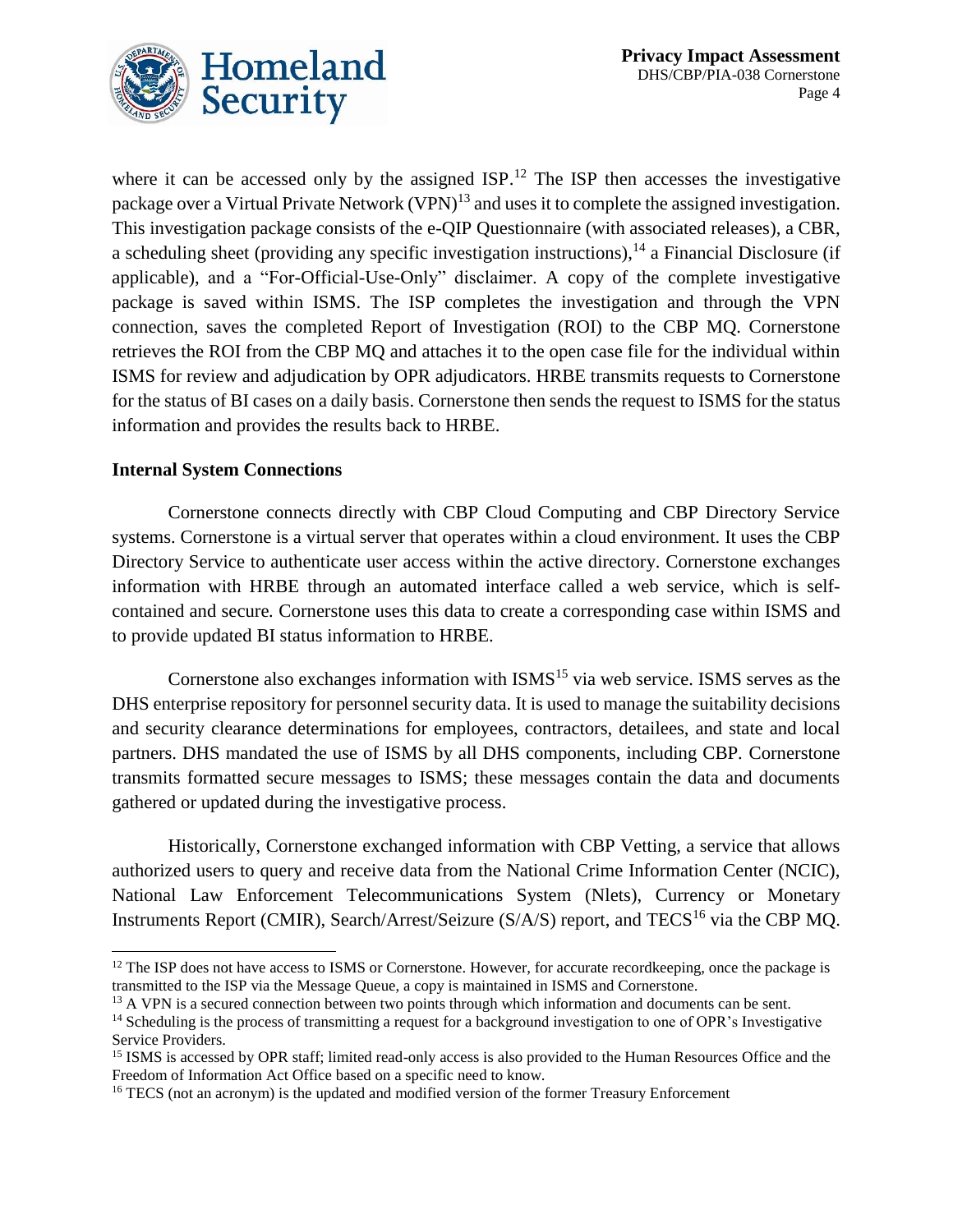

Encrypted e-QIP data was sent by Cornerstone to CBP Vetting to query these data sources. Cornerstone compiled the results into a vetting checks summary report that it then attached to ISMS. In January 2017, OPR replaced this process with the use of the Employee and Applicant Suitability and Eligibility module (EASE) within the Automated Targeting System (ATS).<sup>17</sup> ATS-EASE facilitates automated queries of a number of systems, including TECS. Unlike results obtained through CBP Vetting, results of the ATS-EASE checks will not be retained in Cornerstone.

#### **External System Connections**

 $\overline{a}$ 

1) USA Staffing: Although there is no direct connection between Cornerstone and USA Staffing, the majority of the PII received, maintained, or transmitted through Cornerstone is initially provided by the subject when he or she submits an application for a job via OPM's USA Staffing system. Individuals applying for federal employment provide their name, date of birth, Social Security number, address, and phone number, which is then transmitted to HRBE and subsequently via Cornerstone to ISMS.

2) e-QIP: Although there is no direct connection between Cornerstone and e-QIP, additional information, which eventually passes through Cornerstone, is provided by the subject of an investigation via e-QIP. The e-QIP system offers a secure environment by which an individual provides the information required for a BI. Applicants and employees access e-QIP over a secure Internet connection using widely-available web browsers. OPM's e-QIP then sends the information to CBP through a secure VPN connection between OPM and CBP, using internal (non-internet-based) email. This is a one-way connection from OPM to CBP. The data is encrypted with FIPS 140-2 compliant methods. Cornerstone retrieves the email automatically and captures all information necessary to conduct comprehensive BIs on an individual from the subject application data provided by e-QIP. Cornerstone uses this data to perform vetting checks, request a CBR, and to query the Selective Service System, if necessary, to obtain relevant investigative material.

3) Virtual Private Network (VPN): These connections are used to exchange information

Communications System. TECS, owned and managed by DHS/CBP, is the principal system used by CBP officers at the border to assist with screening and making determinations regarding admissibility of arriving persons as Suspicious Activity Reports (SAR) for inclusion in the National SAR Initiative (NSI), which is led by the Department of Justice on behalf of the entire Federal Government. *See* DHS/CBP/PIA-009 TECS (August 15, 2011), *available at* [https://www.dhs.gov/publication/tecs-system-cbp-primary-and-secondary-processing-tecs](https://www.dhs.gov/publication/tecs-system-cbp-primary-and-secondary-processing-tecs-national-sar-initiative)[national-sar-initiative.](https://www.dhs.gov/publication/tecs-system-cbp-primary-and-secondary-processing-tecs-national-sar-initiative)

<sup>17</sup> For additional information on ATS-EASE, please *see* DHS/CBP/PIA-006(e) Automated Targeting System (ATS) PIA Update (January 13, 2017), *available at* [https://www.dhs.gov/sites/default/files/publications/privacy-pia-cbp-](https://www.dhs.gov/sites/default/files/publications/privacy-pia-cbp-006-e-ats-january2017.pdf)[006-e-ats-january2017.pdf.](https://www.dhs.gov/sites/default/files/publications/privacy-pia-cbp-006-e-ats-january2017.pdf)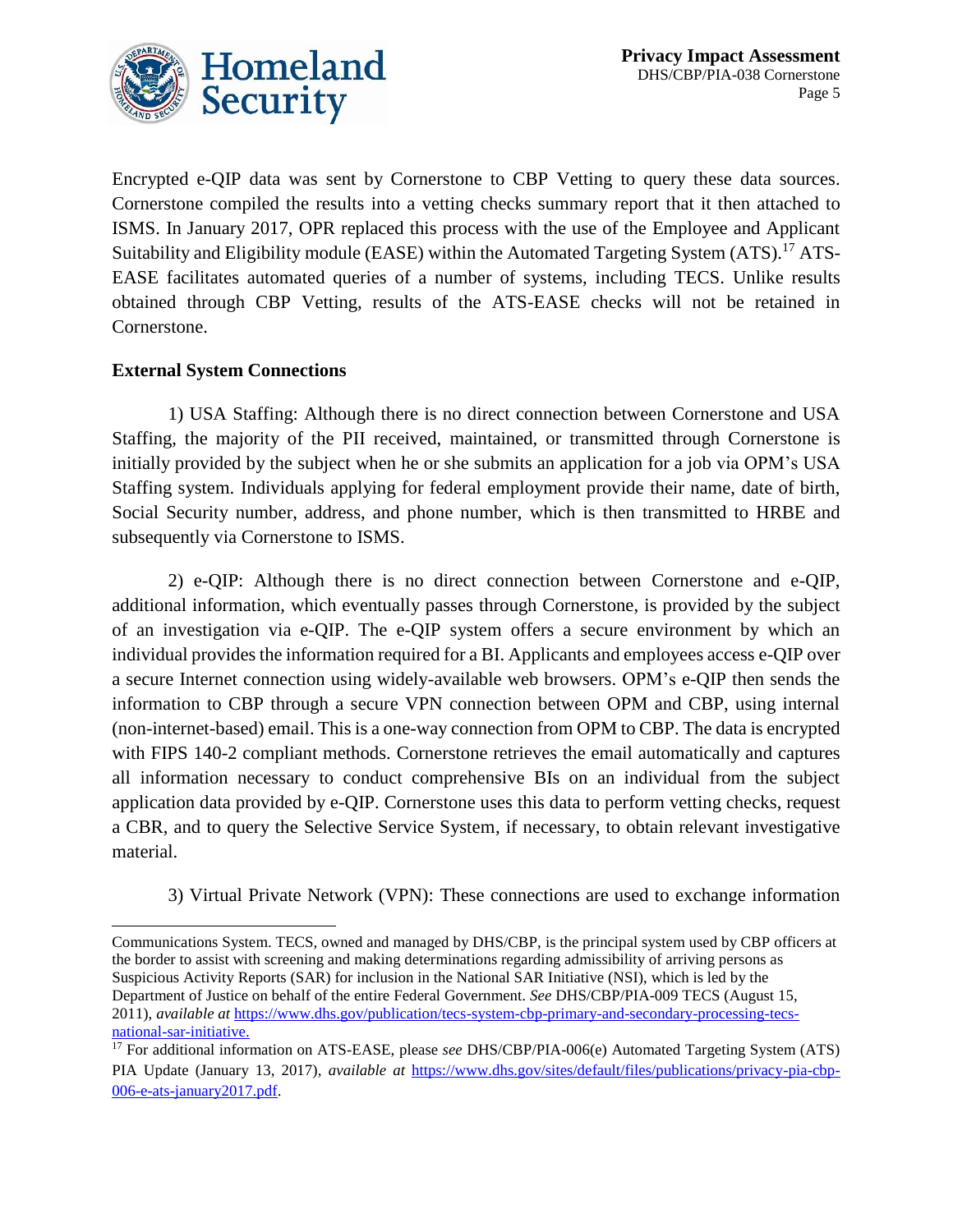

between OPR and ISPs. An investigative package is created for each case and forwarded to an ISP. The data is encrypted and saved to the CBP MQ. The ISPs access the CBP MQ via secure VPN to retrieve the package and to save the completed ROI within the CBP MQ. An Interconnection Security Agreement has been signed between CBP and each ISP to document the connection. ISP contractors are required to have and maintain a favorably adjudicated Single Scope Background Investigation (SSBI)/Tier 5 level investigation<sup>18</sup> to ensure they properly protect the information. Once completed, Cornerstone retrieves the ROI from the CBP MQ and attaches it to the case file in ISMS. OPR staff use the information in ISMS to complete the adjudication of the BI.

4) OPM Fingerprinting Transaction System (FTS) connection: Cornerstone packages the digitized fingerprint charts and uses internal (non-internet-based) email to send the package to OPM through a secure VPN connection between CBP and OPM. This is a one-way connection from CBP to OPM and the data is encrypted with FIPS 140-2 compliant methods.

Cornerstone is not considered an original source data system, nor does it create any new information. Its function is to assemble information and documents from other sources and then automate the dissemination and storage of that information into the appropriate record repository. All subject PII (e.g., record identifiers) is obtained directly from the subject via other source systems of records. All investigative information (i.e., record information), other than the ROI and fingerprint charts, is obtained from other source systems of records. System log information (which may include record identifiers) that tracks system activity does not generate any new information associated with the subject. The PII contained within Cornerstone consists of data elements necessary to identify the individual, perform automated vetting checks and system queries, schedule and receive BIs from ISPs, and track Cornerstone activity.

Other than as described in this PIA, CBP will not disclose information directly from Cornerstone. Such information must be specifically requested following strict information disclosure procedures, and only then will information be shared based on the disclosure provisions of the source systems or the official record repositories from which the information originated.

# **Section 1.0 Authorities and Other Requirements**

 $\overline{a}$ 

### **1.1 What specific legal authorities and/or agreements permit and define the collection of information by the project in question?**

<sup>&</sup>lt;sup>18</sup> Effective October 1, 2016, Tier 5 investigations were implemented throughout the Federal Government. The Tier 5 level investigation replaced the former SSBI as the most in-depth investigation conducted for federal employment purposes. *See* OPM Federal Investigations Notice 16-07, dated September 26, 2016, "Implementation of Federal Investigative Standards for Tier 4, Tier 4 Reinvestigation, Tier 5, and Tier 5 Reinvestigation."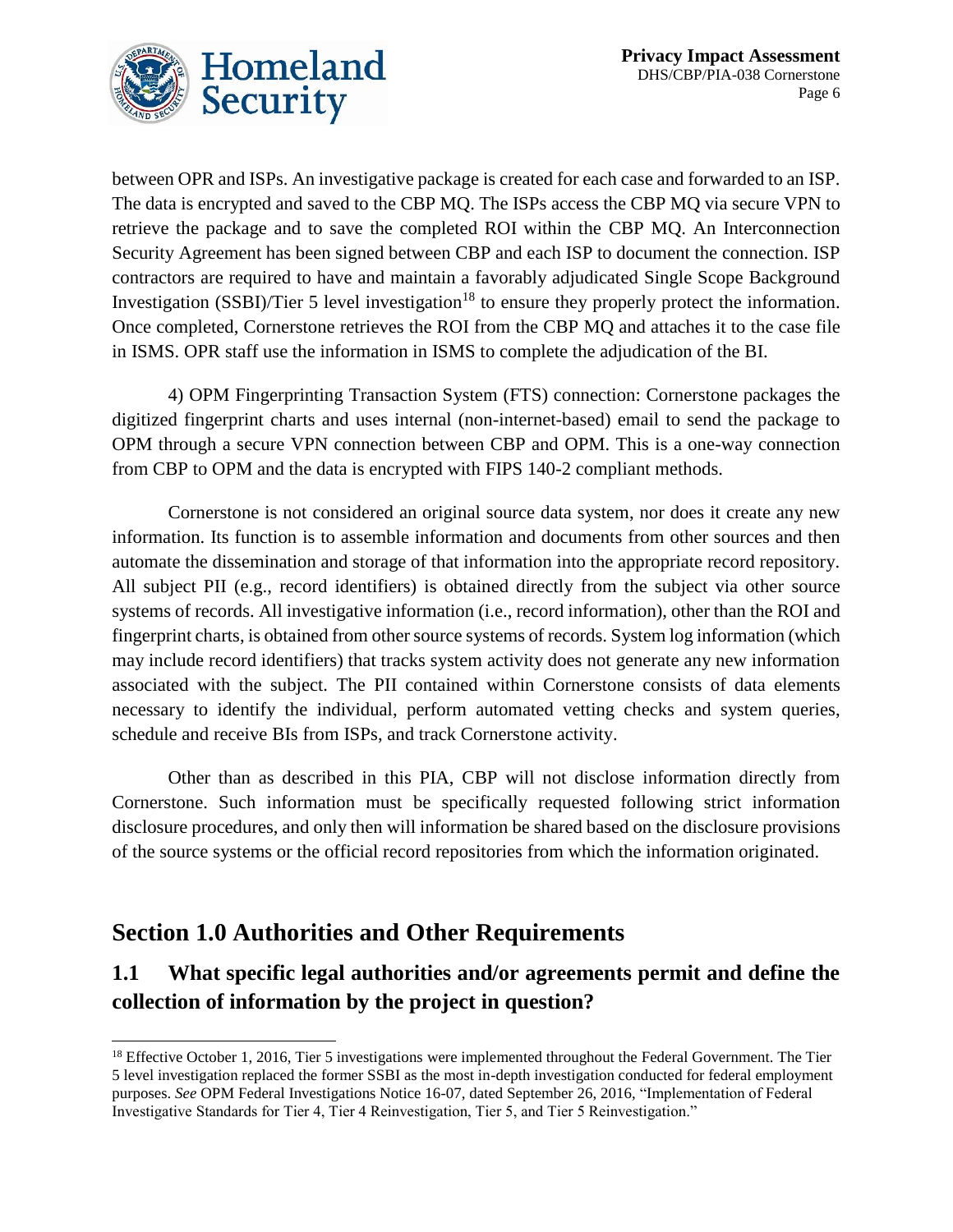

Cornerstone does not collect information directly from applicants, employees, or contractors. Rather, Cornerstone retains information collected by HRBE, OPM (via e-QIP), and TECS (via CBP Vetting, and now ATS-EASE) based upon the following authorities:

- 18 United States Code (U.S.C.), § 1001 Crimes and Criminal Procedure, Statements or entries generally.
- Public Law 82-298, Authority for Conducting Certain Personnel Investigations.
- Title 5, Code of Federal Regulations (C.F.R.), Part 731, Suitability.
- Title 5, C.F.R., Part 732, National Security Positions.
- Title 5, C.F.R., Part 736, Personnel Investigations.
- Title 5, C.F.R., Part 1400, Designation of National Security Positions
- Title 32, C.F.R., Part 147, Adjudicative Guidelines for Determining Eligibility for Access to Classified Information.
- Executive Order (E.O.) 10450 (May 27, 1953) Security Requirements for Government Employment.
- E.O. 12968 (August 2, 1995) Access to Classified Information.
- E.O. 10865 (February 20, 1960) Safeguarding Classified Information within Industry.
- E.O. 12356 (April 2, 1982) National Security Information.
- National Security Information Intelligence Reform and Terrorism Prevention Act of 2004, Pub. L. 108-458, 118 Stat. 3638 (Dec. 17, 2004), mandating federal agencies ensure the appropriate uniformity, centralization, efficiency, effectiveness, timeliness, and reciprocity of determining eligibility for access to classified national security information.
- E.O. 9397 (November 18, 2008) Numbering. System for Federal Accounts Relating to Individual Persons, as amended by E.O. 13478, Amendments to E.O. 9397 Relating to Federal Agency Use of Social Security Numbers.
- E.O. 13467 (July 2, 2008) Reforming Processes Related to Suitability for Government Employment, Fitness for Contractor Employees, and Eligibility for Access to Classified National Security Information.
- E.O. 10577 (November 23, 1954) Amending the Civil Service Rules and Authorizing a New Appointment System for the Competitive Service.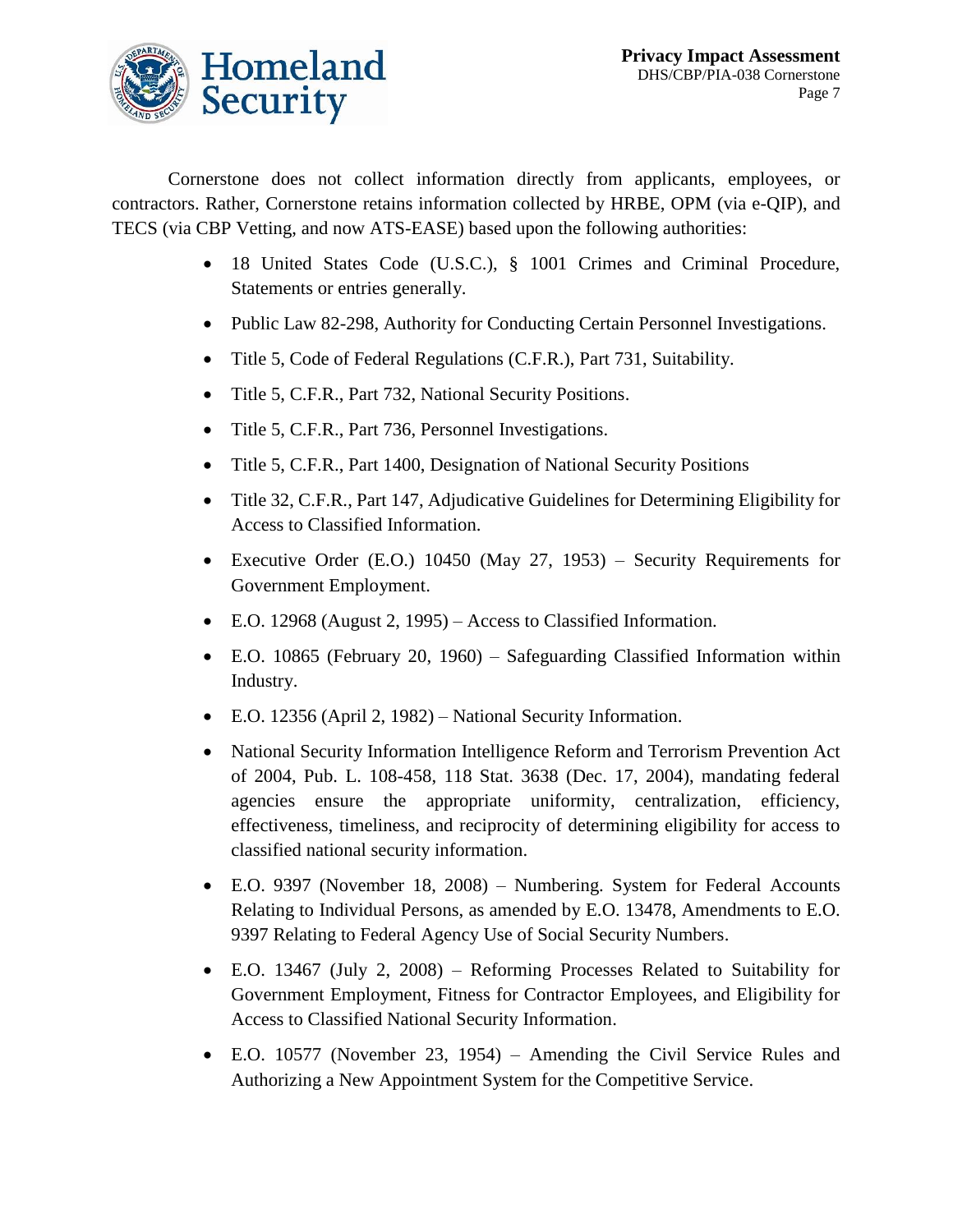

- DHS Management Directive (MD) 121-01 (February 6, 2014) assigns authority for DHS security programs to the Office of the Chief Security Officer (OCSO), which is directed to oversee DHS personnel security policies, programs, and standards; deliver security training and education to DHS; and provide personnel security support to DHS components. The directive sets procedural guidelines for DHS's security functional integration, including standardization of security policies and appropriate procedures and continued consolidation and integration of systems supporting DHS' security functions;
- DHS Delegation 12000 (June 5, 2012), Delegation for Security Operations within the Department of Homeland Security.

#### **1.2 What Privacy Act System of Records Notice(s) (SORN(s)) apply to the information?**

Data in Cornerstone is covered by the following System of Records Notices (SORN):

- $\bullet$  DHS/ALL-023 Personnel Security Management System of Records<sup>19</sup> provides CBP with the authority to collect and maintain information related to personnel security actions and the resulting determinations. It covers any individual seeking access to DHS-owned facilities, DHS information technology systems, and national security information.
- DHS/ALL-004 General Information Technology Access Account Records System<sup>20</sup> provides CBP with the authority to collect PII for the purpose of providing authorized individuals access to DHS information technology (IT) resources and to track the use of those IT resources. It covers those individuals who are authorized to access DHS IT resources, such as employees, contractors, grantees, private enterprises, and any lawfully designated representative, in furtherance of the DHS mission.

### **1.3 Has a system security plan been completed for the information systems supporting the project?**

A system security plan has been completed for Cornerstone, and a security certification authorizing the Authority to Operate was granted on March 13, 2014, by the CBP Information

 $\overline{a}$ <sup>19</sup> *See* DHS/ALL-023 Personnel Security Management System of Records, 75 FR 8088 (February 23, 2010), *available at* [http://www.gpo.gov/fdsys/pkg/FR-2010-02-23/html/2010-3362.htm.](http://www.gpo.gov/fdsys/pkg/FR-2010-02-23/html/2010-3362.htm)

<sup>20</sup> *See* DHS/ALL-004 General Information Technology Access Account Records System (GITAARS), 77 FR 70792 (November 27, 2013), *available at* [http://www.gpo.gov/fdsys/pkg/FR-2012-11-27/html/2012-28675.htm.](http://www.gpo.gov/fdsys/pkg/FR-2012-11-27/html/2012-28675.htm)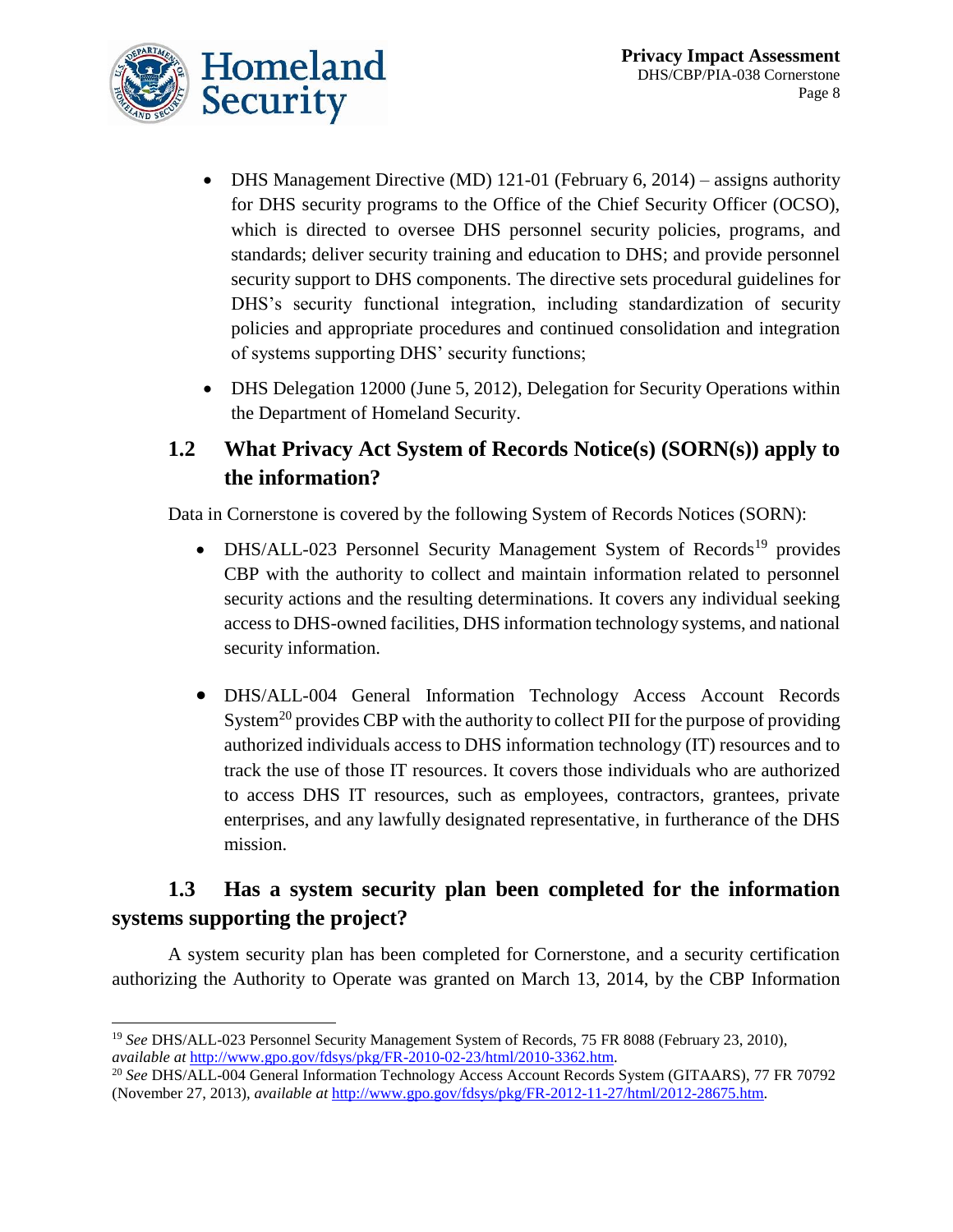

Systems Security Manager Certifying Official. The Cornerstone Federal Information Security Management Act (FISMA) ID is CBP-06290-MAJ-06290.

#### **1.4 Does a records retention schedule approved by the National Archives and Records Administration (NARA) exist?**

In general, Cornerstone is covered by a legacy<sup>21</sup> U.S. Customs Service NARA-approved Records Disposition Authority Job Number N1-36-92-1 certified on November 9, 1993, Personnel Security Clearance Files. This authority was further documented in legacy U.S. Customs Service Record Retention Handbook, CIS HB 2100-05A, dated January 2001.

Various types of records are created and maintained during the course of the hiring process to assist the entrance of an employee into the federal civil service. The types of records that are covered by the SORNs listed in Section 1.2 include: suitability investigations; general testing; standing inventory of jobs; employee eligibility; case examining; and examinations under litigation. Each of these record types has its own NARA-approved retention and disposal schedule. See Section 5.0 for additional information regarding records retention.

**1.5 If the information is covered by the Paperwork Reduction Act (PRA), provide the OMB Control number and the agency number for the collection. If there are multiple forms, include a list in an appendix.** 

Cornerstone does not collect information directly from an individual, and therefore these systems are not covered under the PRA. However OPM does collect information directly from an individual via e-QIP using Standard Forms (SF): SF-85, SF-85P, or SF-86,<sup>22</sup> and these forms are therefore covered by the PRA. The OMB control numbers for this information are:

- Standard Form 85, Questionnaire for Non-Sensitive Positions, OMB No. 3206- 0005.
- Standard Form 85P, Questionnaire for Public Trust Positions, OMB No. 3206- 0191.
- Standard Form 86, Questionnaire for National Security Positions, OMB No. 3206- 0005.

 $\overline{a}$ 

<sup>&</sup>lt;sup>21</sup> Prior to 2001, the U.S. Customs Service was a component of the U.S. Department of Treasury. As this NARAapproved Records Disposition Authority (Job Number N1-36-92-1) was implemented prior to the establishment of DHS and CBP, Cornerstone is covered under this legacy schedule.

<sup>&</sup>lt;sup>22</sup> OPM Standard Forms (SF) are available at: [https://www.opm.gov/forms/standard-forms/.](https://www.opm.gov/forms/standard-forms/)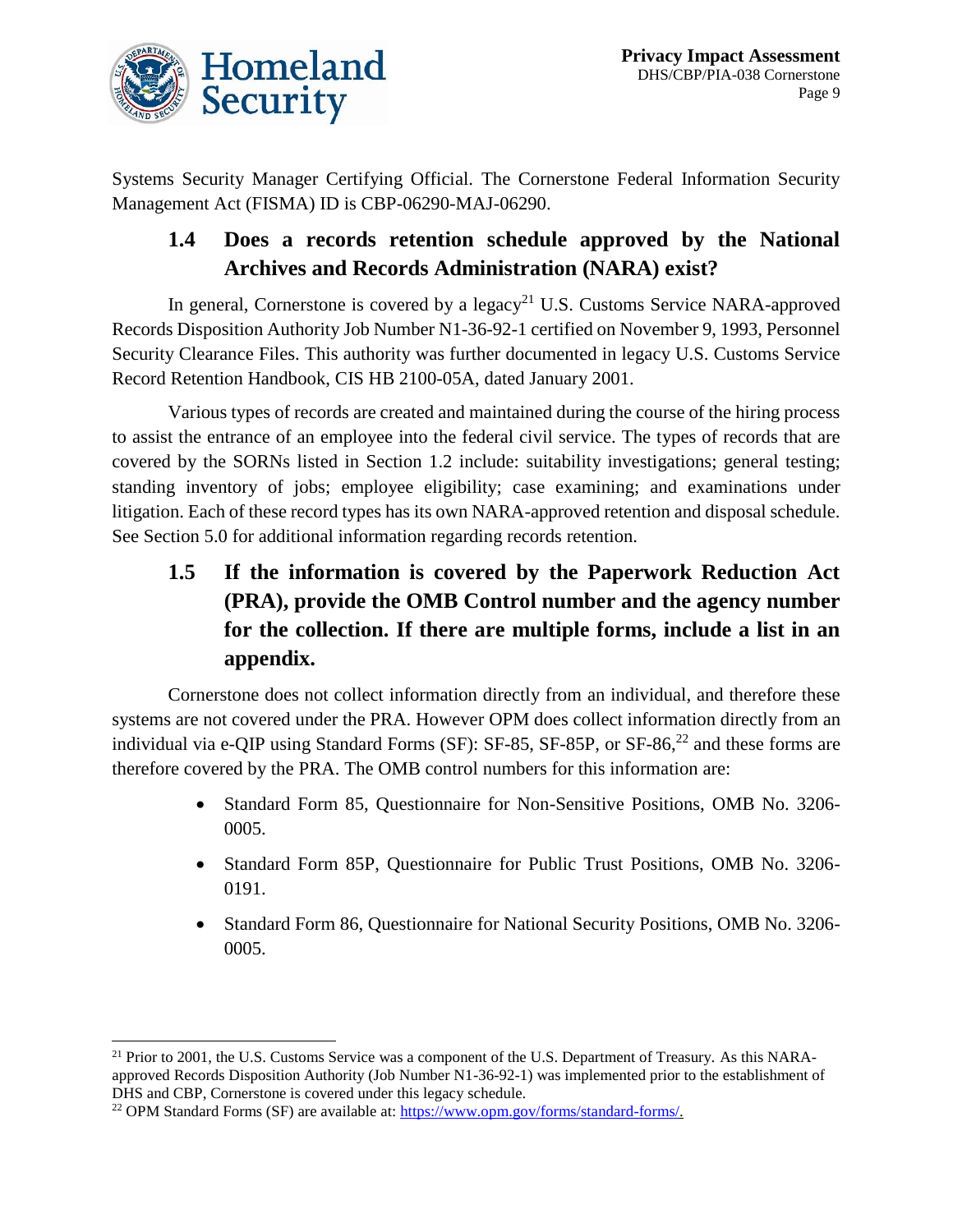

# **Section 2.0 Characterization of the Information**

#### **2.1 Identify the information the project collects, uses, disseminates, or maintains**.

Information maintained within or passing through Cornerstone can be divided into three categories of information: 1) Record Identifiers (SPII including name, SSN, date of birth), 2) System Logs (a record of actions performed by Cornerstone, which may include SPII), and 3) Record Information (all other investigative information obtained as a result of data requests/queries). The information Cornerstone collects and maintains is necessary to identify an individual and initiate suitability and personnel security related processes.

Cornerstone collects and maintains elements of PII/SPII, including:

- First Name
- Last Name
- $\bullet$  SSN
- Address
- Date of Birth
- Place of Birth
- Citizenship Country
- Gender
- Document Number

System Logs created and maintained include the following non-PII:

- Codes (including transaction codes, document type codes, and investigation type codes)
- Dates (dates that checks were performed, dates for cases scheduled, and dates ROIs were received)

Investigative information that passes through Cornerstone includes the results of the investigative queries and reports described above. Additionally, Cornerstone temporarily maintains the following documents within a secure directory pending verification of successful attachment to the case file in ISMS and the scheduling of the investigation to the ISP.

- e-QIP Questionnaire and associated releases
- e-QIP Summary Report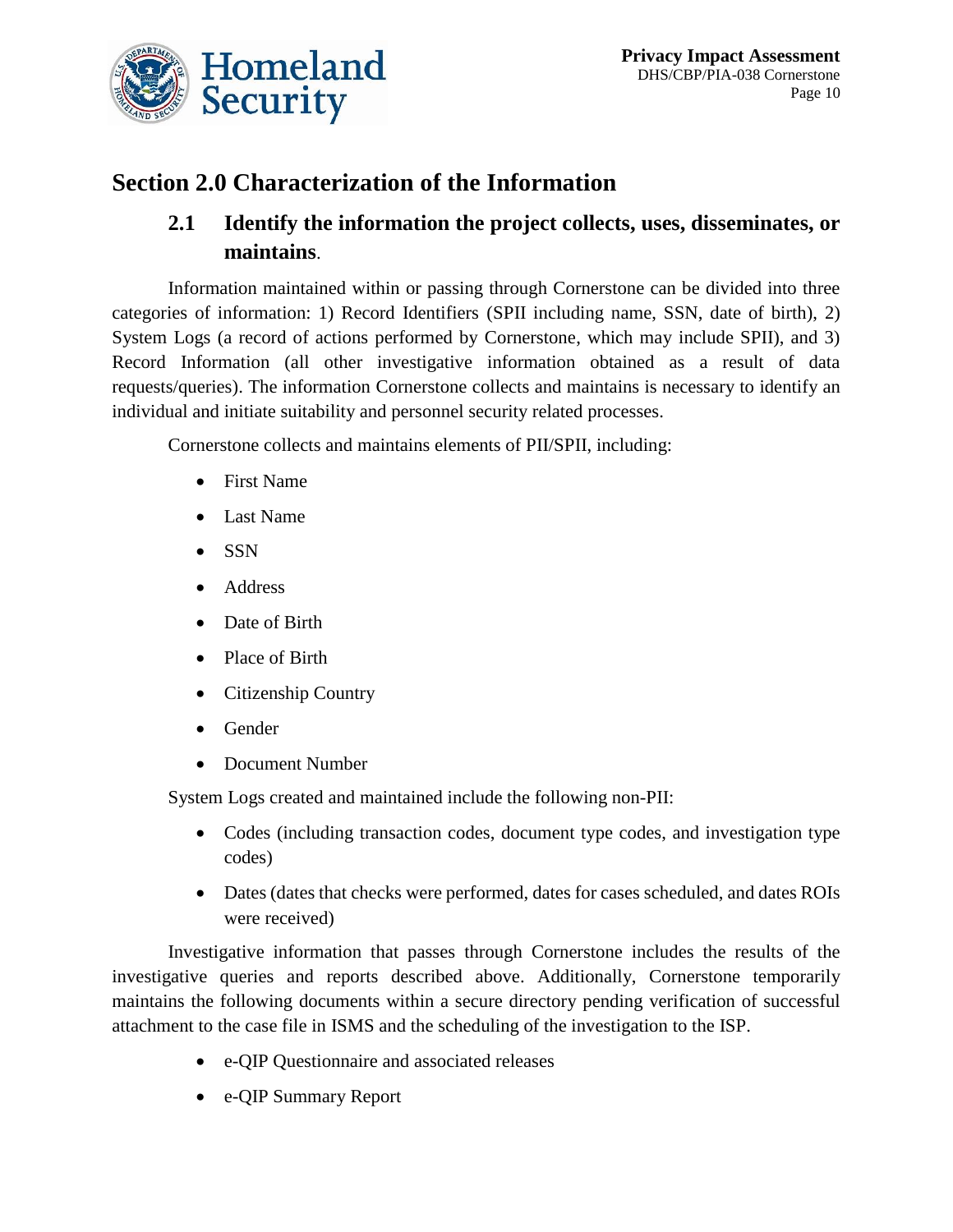

- Financial Disclosure Form
- Scheduling Sheet
- Vetting Check Summary Report
- CBR (name, last 4 digits of the SSN, address, and all associated financial information found on the credit report)
- Selective Service Registration Results
- e-Fingerprint Chart (digitized)
- ROI

### **2.2 What are the sources of the information and how is the information collected for the project?**

#### *E-QIP*

 $\overline{a}$ 

All selected applicants and employees complete and submit an e-QIP Questionnaire within OPM's e-QIP system. After review by CBP OPR, an extensible markup language (.xml) copy of the BI package is manually downloaded into Cornerstone. Cornerstone parses the .xml copy of the Questionnaire and captures pertinent information it needs to perform the preliminary vetting checks for relevant investigative material, and query the Selective Service System and CBR commercial data providers. The e-QIP Questionnaire is also systemically released to OPM within the e-QIP system. For the purpose of delegated investigations<sup>23</sup> (i.e., an agency's ability to make specific inquiries concerning an applicant's criminal or credit background), OPM also sends the e-QIP form information to CBP through a secure VPN connection between OPM and CBP, using internal (non-internet-based) email. This is a one-way connection from OPM to CBP and the data is encrypted with FIPS 140-2 compliant methods. Cornerstone retrieves the e-mail and attaches the e-QIP to the case file in ISMS.

#### *Investigative information*

Cornerstone requests/submits the following information using Hyper Text Transfer Protocol Secure (HTTPS) web services:

> *Credit Bureau Reports (CBR)* – A review of the applicant or employee's credit history is used to determine whether or not the individual is in good financial standing and if he or she could pose a potential security risk. Via Web Services

<sup>&</sup>lt;sup>23</sup> For more information about OPM's delegation authorities to agencies, see Title 5, C.F.R., Part 731.103 – Delegation to Agencies, specifically (d)(1) [\(https://www.gpo.gov/fdsys/granule/CFR-2012-title5-vol2/CFR-2012](https://www.gpo.gov/fdsys/granule/CFR-2012-title5-vol2/CFR-2012-title5-vol2-sec731-103) [title5-vol2-sec731-103\)](https://www.gpo.gov/fdsys/granule/CFR-2012-title5-vol2/CFR-2012-title5-vol2-sec731-103); and §731.102 Implementation.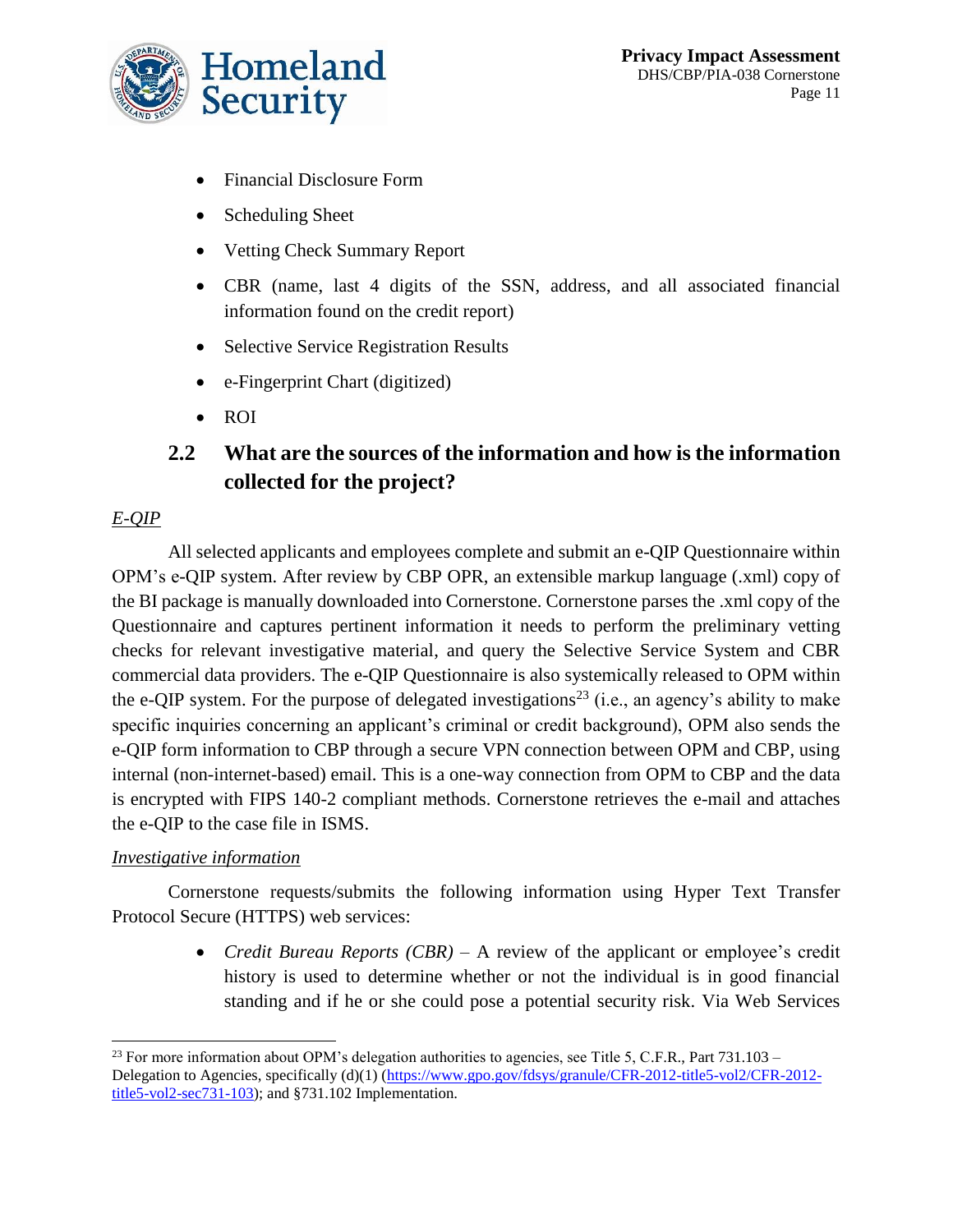

over HTTPS, Cornerstone requests CBRs from a DHS-contracted commercial data provider that maintains this information; the CBR includes information from all three major credit reporting bureaus.<sup>24</sup> Cornerstone will maintain the date the CBR was requested by CBP in a secure database table. Cornerstone attaches the received CBR to the case file in ISMS. The CBRs are not stored in Cornerstone.

• Selective Service System<sup>25</sup> – Cornerstone requests Selective Service registration verification from the Selective Service System. Data received are Yes-registered (registration number) or Not Registered. This information is used to verify that males undergoing an investigation who are required to register with the Selective Service System, have registered. Women are not required to register so there is no option to query on females. Cornerstone maintains the date the Selective Service check was requested by CBP in a secure database table within Cornerstone. Cornerstone attaches the Selective Service check to the case file in ISMS; information provided back includes whether the individual is registered or not, and if so, the registration number.

Cornerstone also exchanges information with two web-based DHS systems:

*Integrated Security Management System (ISMS) –* ISMS is a DHS web-based case management tool. It is designed to support the lifecycle of DHS personnel security, administrative security, and classified visit management programs. Personnel security records maintained in ISMS include suitability and security clearance investigations, which contain information related to background checks, investigations, and access determinations. The system is a DHS enterprise-wide application. Cornerstone sends person information, position information for the vacancy, and investigation status information to ISMS. Cornerstone also automatically attaches documents to ISMS records.

*Human Resources Business Engine (HRBE*) – HRBE is an HRM web-based workflow and process tracking tool that simplifies the hiring process by automating hiring procedures using a single, unified underlying database. Applicant personal data is collected indirectly from the subject via HRBE. When applying for employment, applicants/employees enter their personal data into OPM application forms (via USA Staffing), which is transmitted to HRBE and, if the applicant is selected for employment, the data is subsequently transmitted through Cornerstone to ISMS.

l

 $24$  The three major credit reporting agencies (also sometimes referred to as credit bureaus) are Experian, TransUnion, and Equifax.

<sup>&</sup>lt;sup>25</sup> More information about the Selective Service System can be found at: [https://www.sss.gov/.](https://www.sss.gov/)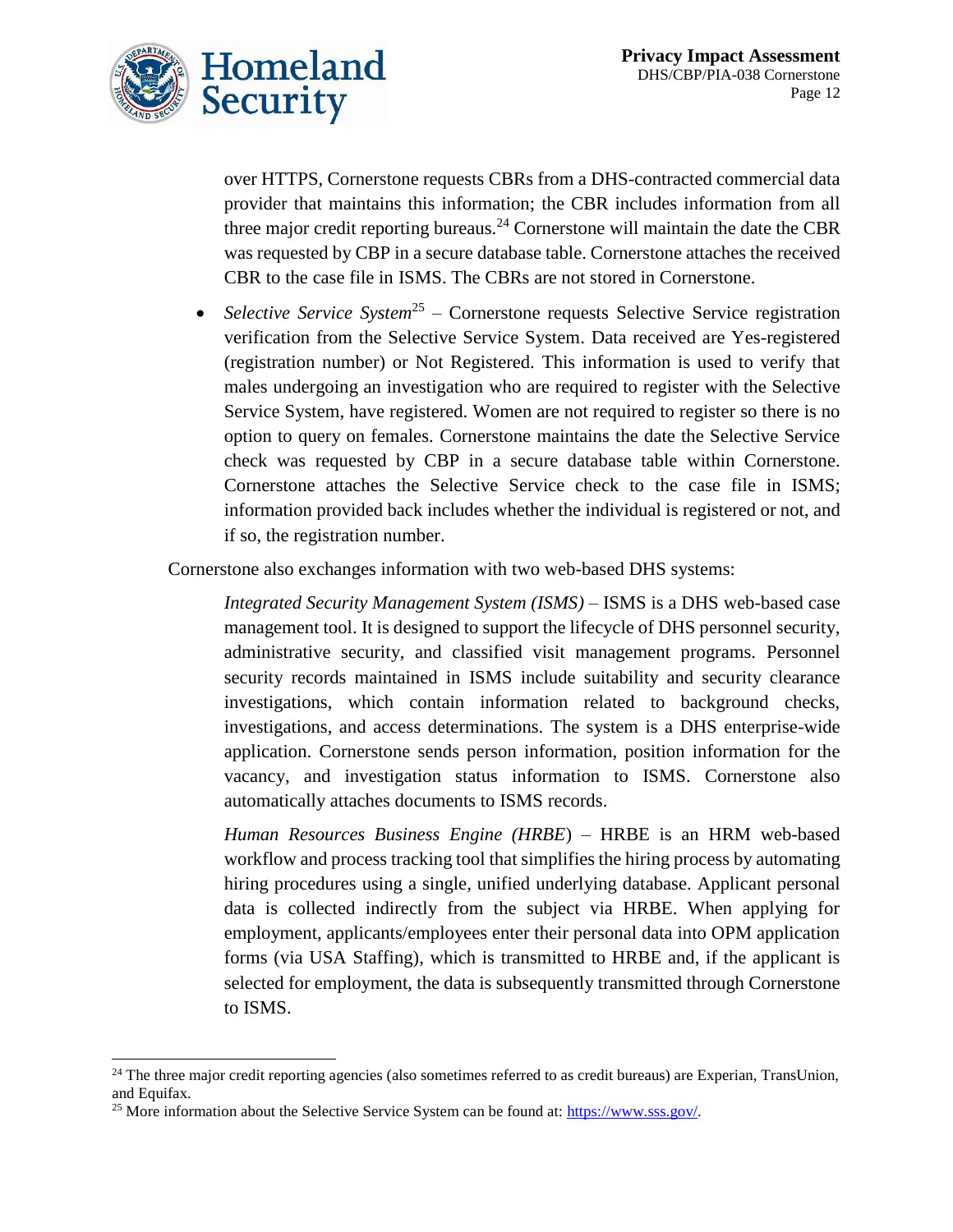

 $\overline{a}$ 

Cornerstone retains the following information via connections with OPM and TECS (for historical records containing results from CBP Vetting, no longer in use):

- *Fingerprint Checks –* Cornerstone submits to OPM requests for fingerprint checks using the Integrated Automated Fingerprint Identification System  $(IAFIS)^{26}$ through the OPM FTS. FTS accepts electronic submissions from CBP to request fingerprint checks through FBI Criminal Justice Information Services. The data is exchanged through a secure VPN connection between OPM and CBP utilizing internal (non-internet-based) email. The data is encrypted with FIPS 140-2 compliant methods. OPM returns the results of the fingerprint check to CBP via e-Delivery directly into ISMS and subsequently returns the results again as part of the composite NAC directly to ISMS. Cornerstone maintains the date the fingerprint check was requested by CBP and the captured fingerprint card in a secure database table. Cornerstone updates ISMS with the date the fingerprint card was received and verifies that it was received electronically.
- *TECS/National Crime Information Center (NCIC)/National Law Enforcement Telecommunications System (Nlets)* – CBP now uses ATS-EASE as it offers a more robust search engine (e.g., improves efficiency) and additional functionality. Cornerstone submits law enforcement checks against TECS, NCIC, and Nlets. Law enforcement information, criminal history records, or outstanding warrants for an individual are collected and compiled into a vetting check summary report and attached to the case file in ISMS. Cornerstone also maintains the date when CBP requested the TECS/NCIC/Nlets checks in a secure database table within Cornerstone. Cornerstone attaches these checks to the case file in ISMS.

*Investigative Service Providers* (ISPs) – ISPs are investigative companies that have contracts with OPR to perform BIs. CBP requests an ISP perform a BI and provides them with required information as previously described. The ISP saves the completed ROI to the CBP MQ. Cornerstone retrieves the ROI from the CBP MQ and attaches it to the case file in ISMS. Cornerstone maintains the date the ROI was provided in a secure database table.

### **2.3 Does the project use information from commercial sources or publicly available data? If so, explain why and how this information is used.**

As described above, Cornerstone uses credit bureau report information from commercial

<sup>&</sup>lt;sup>26</sup> Fingerprint Checks are a subset of the National Agency Check (NAC). For more information about privacy policies related to FBI's IAFIS, please *see* Privacy Impact Assessment Integrated Automated Fingerprint Identification System National Security Enhancements, *available at* [https://www.fbi.gov/services/records](https://www.fbi.gov/services/records-management/foipa/privacy-impact-assessments/iafis)[management/foipa/privacy-impact-assessments/iafis.](https://www.fbi.gov/services/records-management/foipa/privacy-impact-assessments/iafis)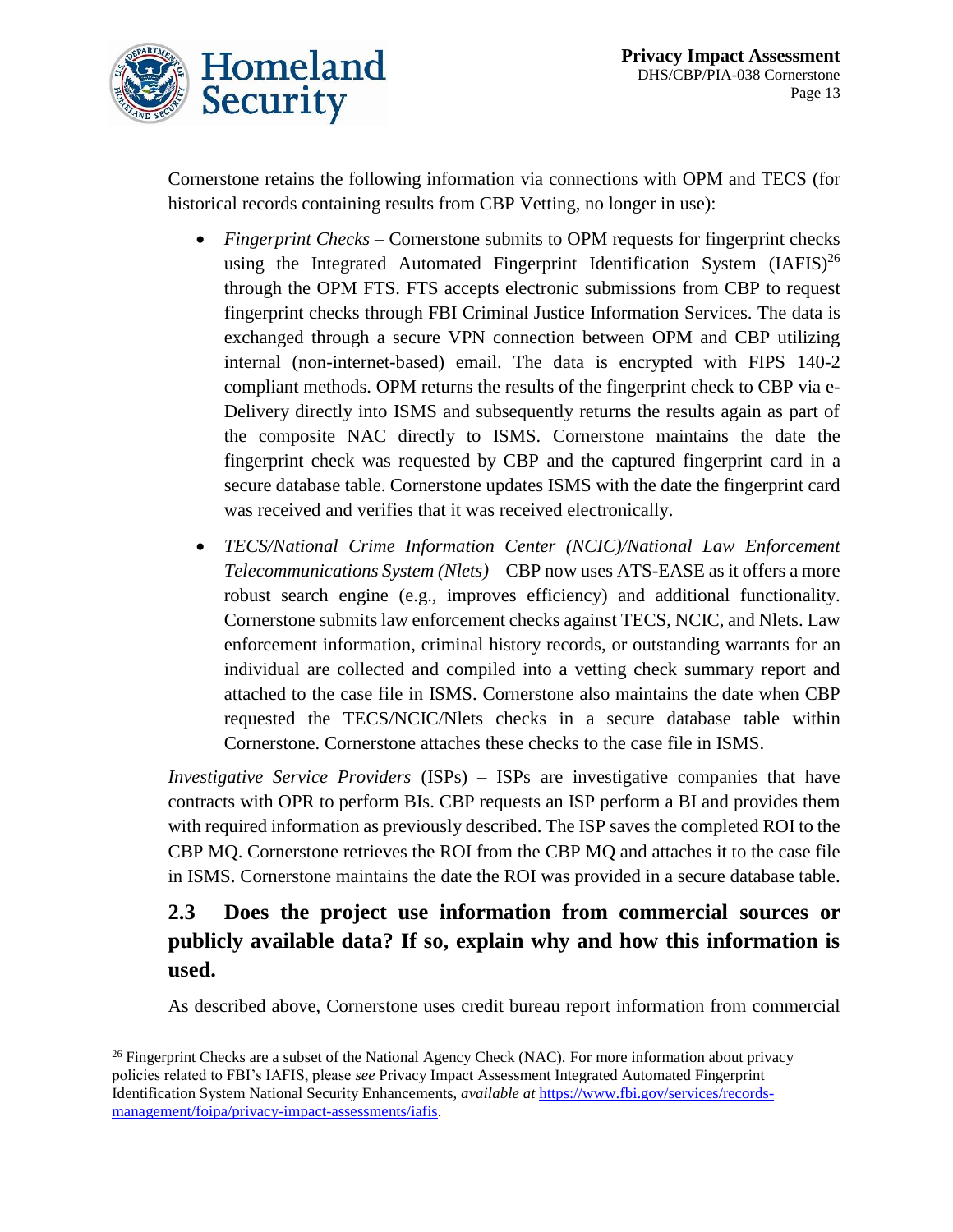

 $\overline{a}$ 

data providers. Cornerstone attaches the CBR to the personnel security record in ISMS, and maintains the date the CBR was requested in a secure database table within Cornerstone.

#### **2.4 Discuss how accuracy of the data is ensured.**

PII maintained in or passed through Cornerstone is initially provided by the subject through other systems (USA Staffing, HRBE, and e-QIP). Individuals are provided an opportunity to review the information and must certify it is accurate prior to submission to these other systems.

Investigative data is obtained from a variety of sources listed above. Adjustments or corrections to this information must be made through the source system (e.g., corrections to a CBR must be made through the credit reporting company). The information as passed through Cornerstone is an accurate reflection of the information received. Opportunities to review or correct the accuracy of the information stored within ISMS or the source systems are contingent upon the provisions of those systems.

#### **2.5 Privacy Impact Analysis: Related to Characterization of the Information**

**Privacy Risk:** There is the possibility of human data entry error resulting in data being associated with the wrong individual within Cornerstone (e.g., subject error when entering personal information into e-QIP or USA Staffing, or the accidental swapping of an investigation case number during scheduling).

**Mitigation:** This risk is mitigated by several factors. If the subject erroneously enters personal information into e-QIP, it is returned to the subject for correction. Upon resubmission, Cornerstone will replace/overwrite the erroneous data. There is no opportunity to correct erroneous personal information (provided by the subject) within Cornerstone, it must be corrected in the source system and/or in the record repository (ISMS).

Automated data association is used to the greatest extent possible to minimize the potential for human data errors (for example, Cornerstone uses applicant-provided SPII to obtain associated investigative material without further human intervention).OPR staff are trained to exercise care when scheduling cases to minimize the potential for data entry error (e.g., "swap" of case numbers). In the event such an error occurs, OPR staff reschedule the case with the correct information, and notification is provided to the ISPs (external to Cornerstone) to correct the scheduled work. The erroneous record information within Cornerstone is then deleted by OPR staff. Additional redress opportunities for ISMS are available to the individual as outlined in the DHS/ALL-023 Personnel Security Management SORN,<sup>27</sup> and Sections 1.2 and 7.0 of this PIA.

<sup>27</sup> *See* DHS/All-023 Personnel Security Management System of Records, 75 FR 8088 (February 23, 2010), *available at* [http://www.gpo.gov/fdsys/pkg/FR-2010-02-23/html/2010-3362.htm.](http://www.gpo.gov/fdsys/pkg/FR-2010-02-23/html/2010-3362.htm)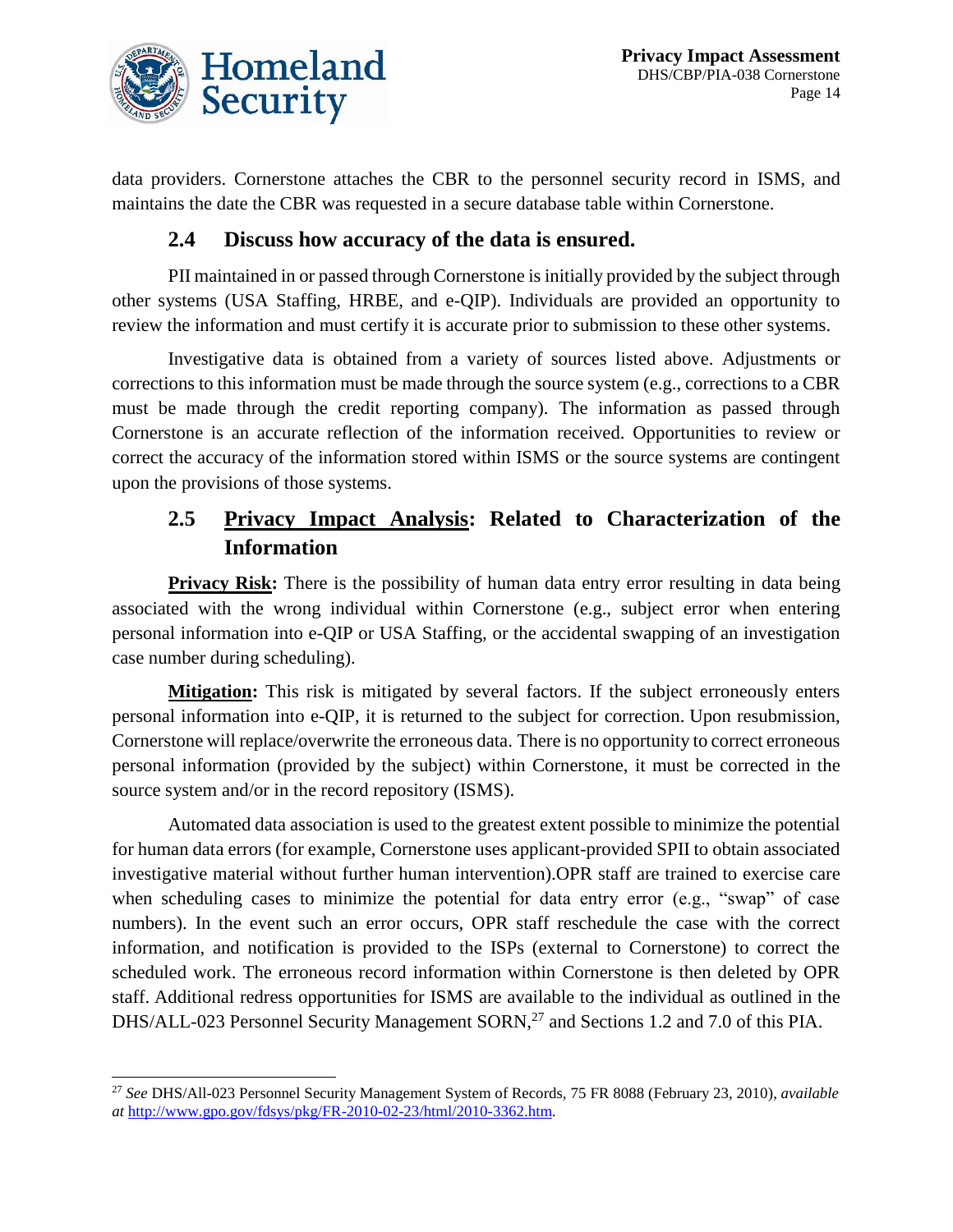

# **Section 3.0 Uses of the Information**

#### **3.1 Describe how and why the project uses the information.**

Cornerstone uses the information to facilitate the completion of suitability and personnel security processes, including background or other investigations of an individual. As described in Section 2.1, PII is collected to clearly identify, track, and associate records with a specific individual during the suitability or security clearance processes (record identifiers). Documents temporarily maintained within Cornerstone are used to facilitate the scheduling of investigative requirements. In addition to the documents provided to the ISPs as part of the investigation package (as described in Section 2.1), Cornerstone acts as a temporary document repository for the digitized fingerprint charts until they are released, along with the e-QIP Questionnaire, to OPM as described above.

### **3.2 Does the project use technology to conduct electronic searches, queries, or analyses in an electronic database to discover or locate a predictive pattern or an anomaly? If so, state how DHS plans to use such results.**

Data in Cornerstone is used to collect and send security-related information through the BI case flow process. There is no built-in analysis functions to identify patterns, anomalies, or new areas of concern.

### **3.3 Are there other components with assigned roles and responsibilities within the system?**

Cornerstone is only accessed by authorized CBP employees (including contractors) based on assigned roles. CBP employee access to Cornerstone data is authenticated via Active Directory. Access control is role-based, and data is only accessible if a specific user has been approved for access to the data.

#### **3.4 Privacy Impact Analysis: Related to the Uses of Information**

**Privacy Risk:** There are privacy risks associated with the handling of PII that may occur when data is extracted from Cornerstone if the individual using the data improperly distributes or stores the data.

**Mitigation:** To address these risks, the following controls and mitigation strategies are in place to handle PII:

Access to Cornerstone requires a CBP Active Directory account and requires the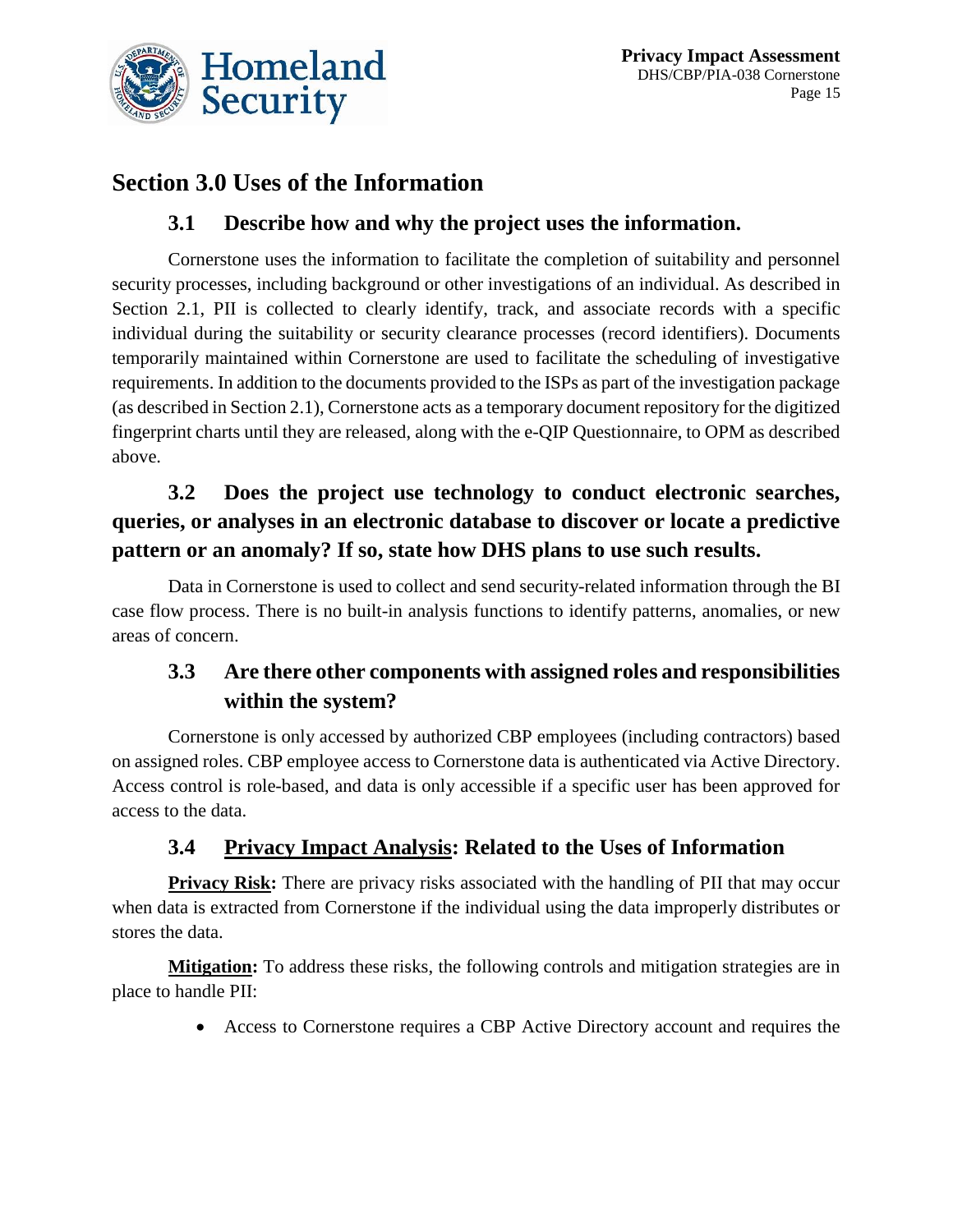

user to log into a CBP Intranet-accessible computer;<sup>28</sup>

- A system access request must be completed, signed, and approved by the requester and requester's manager prior to the creation and distribution of personnel security data to avoid accidental, inappropriate, or unauthorized use of the data;
- Cornerstone user accounts are individually approved by PSD Support Services staff before they are provisioned; and
- Access to information is role-based, and granted on a "need to know" basis when users of the system have access to a limited subset of data based on the concept of least privilege/limited access.
- As contractor employees separate, OPR is notified and the contract employee's access to Cornerstone is terminated. OPR is also notified at the end of each pay period of all CBP employees who have separated and their access is terminated.
- OPR requires supervisory recertification on an annual basis of each employee's continued need for access to Cornerstone.

**Privacy Risk:** There are privacy risks associated with system security regarding "insider" threat," when an individual with authorized access to the system conducts unauthorized activities (e.g., attempting to access or disclose information for which he or she does not have permission).

**Mitigation:** To address this risk, the following system security controls and mitigation strategies are in place:

- A system security certification is performed and obtained in accordance with the Office of Management and Budget Circular A-130, Appendix III, Security of Federal Automated Information Resources.
- Cornerstone undergoes a monthly security scan(s), which include vulnerability checks and identification/reports of any unapproved software. Cornerstone also has a de-provision process to remove access upon notification of change in employment status or position and removes user access.
- All automated data processing equipment supporting the application environment is located in a secure DHS data center.
- When information is stored as an attachment on the server, file/folder access is restricted by file/folder permission to prevent access by those without a "need to

l <sup>28</sup> Requirements for obtaining access to CBP Information Technology Systems are documented in U.S. Customs and Border Protection handbook HB 1400-05D, "Information Systems Security Policies and Procedures Handbook," version 6.01, dated May 17, 2016.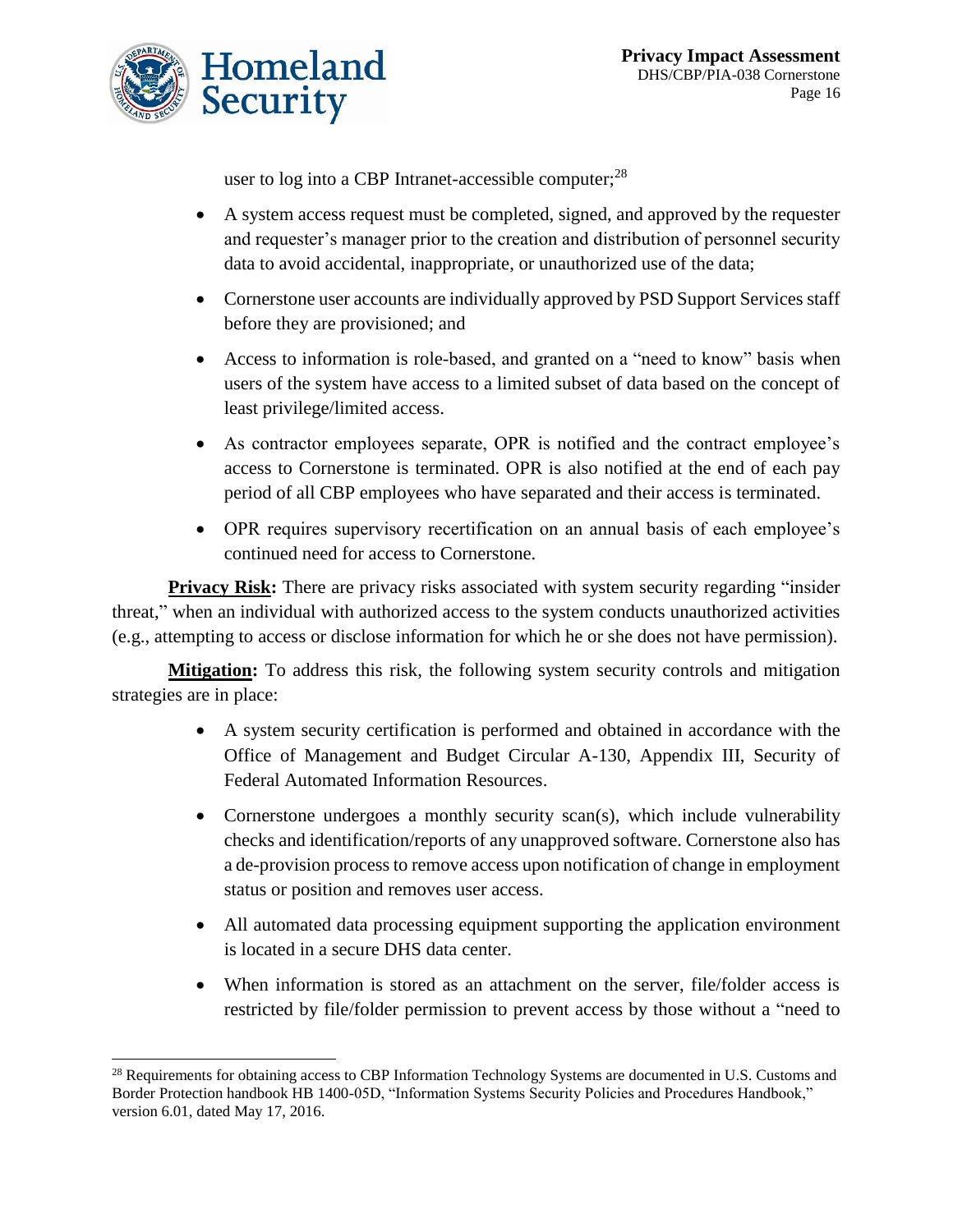

know."

 Specific security roles are defined and implemented within the application to control access to information.

### **Section 4.0 Notice**

### **4.1 How does the project provide individuals notice prior to the collection of information? If notice is not provided, explain why not.**

Cornerstone receives all of its information directly or indirectly from other sources (including e-QIP, USA Staffing, HRBE, credit bureaus, and the Selective Service System). In every instance, an individual must apply for employment, receive a tentative offer of employment (or be a current employee or contractor), and complete an e-QIP form that provides the collection notice required by the Privacy Act, 5 U.S.C. § 552a(e)(3). The Privacy Act Statement includes reasons for collecting the requested information, the consequences of failing to provide the requested information, explanations of how the information is used and with whom it is shared, and when and how information is deleted or disposed of. The collection, use, maintenance, and disclosure of information complies with the Privacy Act and the published SORNs cited in Section 1.2 above.

Before providing information in e-QIP, an individual confirms that he or she has been provided with and has read the Privacy Act Statement, agrees to participate in the suitability and clearance background investigation process (including credit checks and investigations which result in an ROI), and submits to a named-based threat background check commensurate with the sensitivity of the position.

### **4.2 What opportunities are available for individuals to consent to uses, decline to provide information, or opt out of the project?**

An individual receives notice via e-QIP at the beginning of the background investigation process that describes how the information will be used and advises that submission of the information is voluntary. The individual may opt-out of providing information; however, if the information is not provided, the individual will not meet suitability requirements and may be deemed ineligible for federal employment. Individuals are informed of how the information will be used upon submission of the e-QIP through the OPM Privacy Act Statement on the application.<sup>29</sup> The e-QIP form includes authorizations for specific disclosures, including: 1) a Fair Credit Reporting Disclosure and Authorization; 2) an Authorization for Release of Medical

 $\overline{a}$ <sup>29</sup> Additional information about OPM's Freedom of Information Act (FOIA) and Privacy Act policies can also be found at: [https://www.opm.gov/investigations/e-qip-application/#60c.](https://www.opm.gov/investigations/e-qip-application/#60c)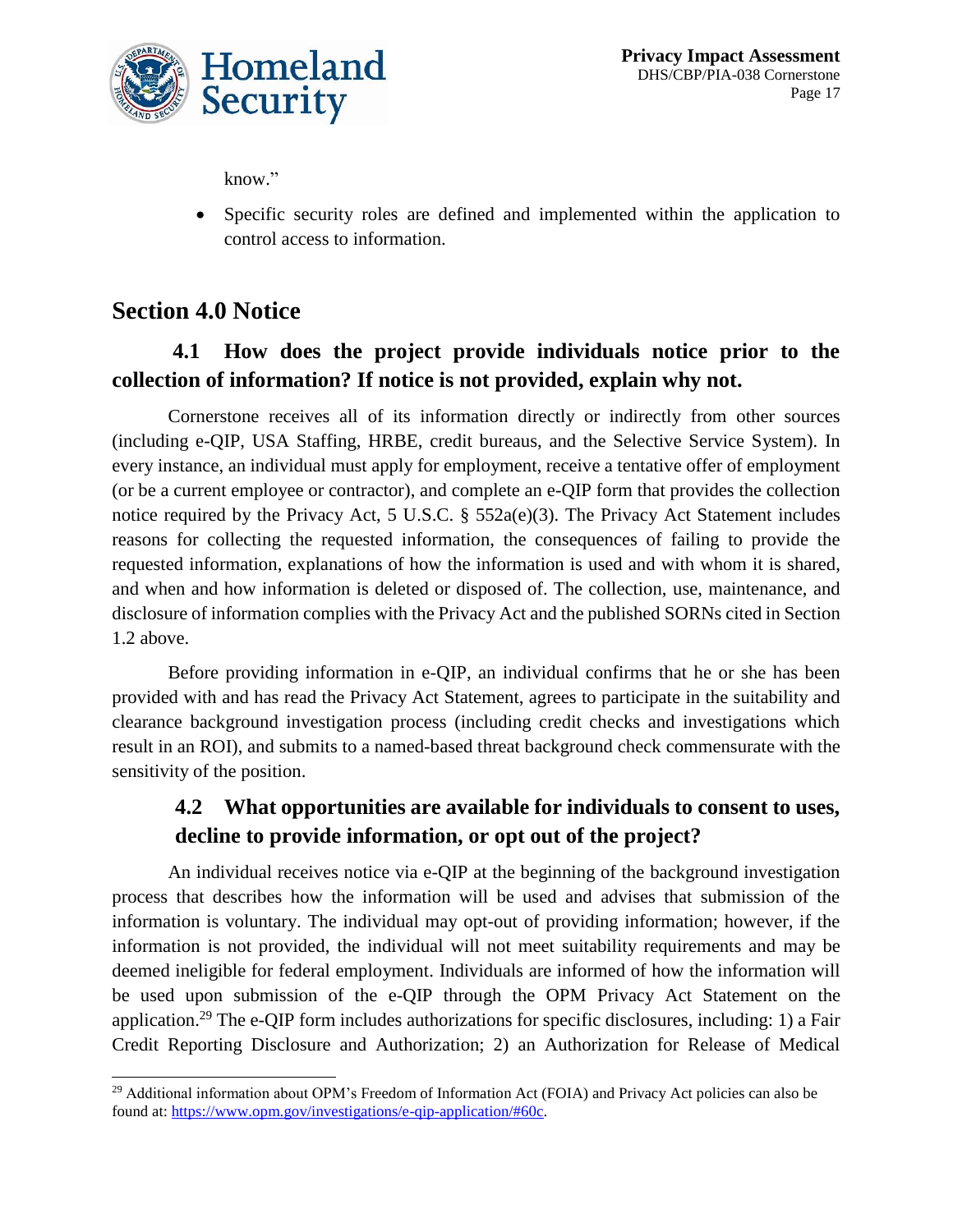

Information; and 3) a General Authorization for Release of Information, which serves as authorization to conduct the investigation. Each of these forms must be signed and submitted by the subject of the BI.

#### **4.3 Privacy Impact Analysis: Related to Notice**

**Privacy Risk:** There is a risk that individuals will not know that their information is housed in Cornerstone and ISMS.

**Mitigation:** The individual receives notice from the source agency at the time of collection regarding the general purpose and use of his or her information via the Privacy Act Statement. As previously noted, individuals submit signed releases that authorize the release of information pursuant to the investigation, release of credit bureau information, and release of medical information. Although Cornerstone is not specifically identified in these statements and disclosures, the individual does receive notice that his or her information may be used to perform BI functions as part of the overall employment or re-investigation process.

In addition, this PIA, the ISMS PIA, and related SORNs, all published to the DHS public website, provide additional notice of the use, maintenance, and re-dissemination of information.

# **Section 5.0 Data Retention by the project**

#### **5.1 Explain how long and for what reason the information is retained.**

In general, Cornerstone is covered by a legacy U.S. Customs Service NARA-approved Records Disposition Authority Job Number N1-36-92-1, certified November 9, 1993, Personnel Security Clearance Files. This authority was further documented in legacy U.S. Customs Service Record Retention Handbook CIS HB 2100-05A, dated January 2001, and provides for retention of Personnel Security Clearance records for up to 15 years. Cornerstone is not a document repository, but does maintain sufficient data to perform a variety of functions. Record Identifiers are maintained for a period not-to-exceed (NTE) 15 years. System Logs and Record Information (including a variety of documents) are maintained for a sufficient period to ensure Cornerstone is able to complete its various functions as described above. It is anticipated that System Logs and Record Information will generally be deleted within one year. At the time of publication of this PIA, data is manually deleted from Cornerstone after verification that Cornerstone has completed its various processes (including attachment of documents to the case file in ISMS). An automated disposal process for Record Information and System Logs is in development.

ISMS remains the enterprise repository for personnel security records and is subject to the retention periods described in General Records Schedule 18, items 22-25.

#### **5.2 Privacy Impact Analysis: Related to Retention**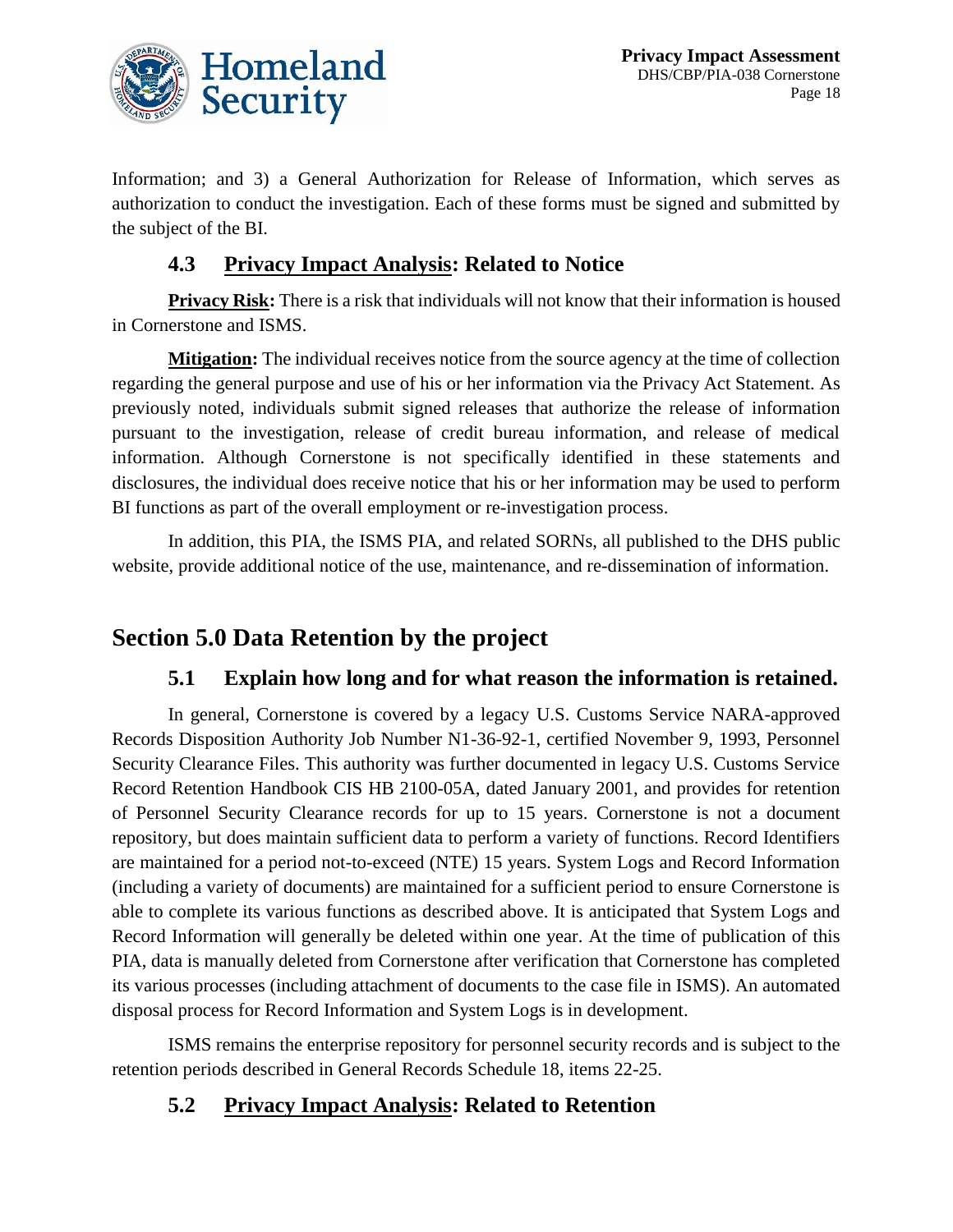

**Privacy Risk:** There is a risk associated with the retention of information in that the data will be retained beyond the requirements established in the records retention schedule.

**Mitigation:** This risk is partially mitigated. As noted above, until an automated disposal process for Record Information and System Logs in Cornerstone is developed, data is manually deleted from Cornerstone after verification that Cornerstone has completed its various processes (including attachment of documents to ISMS). Efforts to automate this disposal process are in development. All other information is retained for 15 years.

# **Section 6.0 Information Sharing**

### **6.1 Is information shared outside of DHS as part of the normal agency operations? If so, identify the organization(s) and how the information is accessed and how it is to be used.**

Yes. Information shared outside of DHS is described in Section 2.2. Cornerstone shares information with only those external recipients necessary to complete the BI processes and receive the ROIs. In addition, information such as names, SSNs, and dates of birth may be shared with the owners of specific types of information in order to secure, for example, credit reports, Selective Service registration verifications, citizenship and immigration checks, fingerprint checks, and criminal history checks.

### **6.2 Describe how the external sharing noted in 6.1 is compatible with the SORN noted in 1.2.**

The external sharing described in Sections 2.2 and 6.1 is compatible with the Personnel Security System of Records Notice,<sup>30</sup> pursuant to 5 U.S.C. § 552a(b)(3) as routine uses:

F. To contractors and their agents, grantees, experts, consultants, and others performing or working on a contract, service, grant, cooperative agreement, or other assignment for DHS, when necessary to accomplish an agency function related to this system of records. Individuals provided information under this routine use are subject to the same Privacy Act requirements and limitations on disclosure as are applicable to DHS officers and employees; and

H. To an appropriate federal, state, local, tribal, foreign, or international agency, if the information is relevant and necessary to a requesting agency's decision concerning the hiring or retention of an individual, or issuance of a security clearance, license, contract, grant, delegation or designation of authority, or other benefit, or if the information is relevant and necessary to a DHS decision concerning the hiring or retention of an employee, the issuance of a security

 $\overline{a}$ <sup>30</sup> *See* DHS/All-023 Personnel Security Management System of Records, 75 FR 8088 (February 23, 2010), *available at* [http://www.gpo.gov/fdsys/pkg/FR-2010-02-23/html/2010-3362.htm.](http://www.gpo.gov/fdsys/pkg/FR-2010-02-23/html/2010-3362.htm)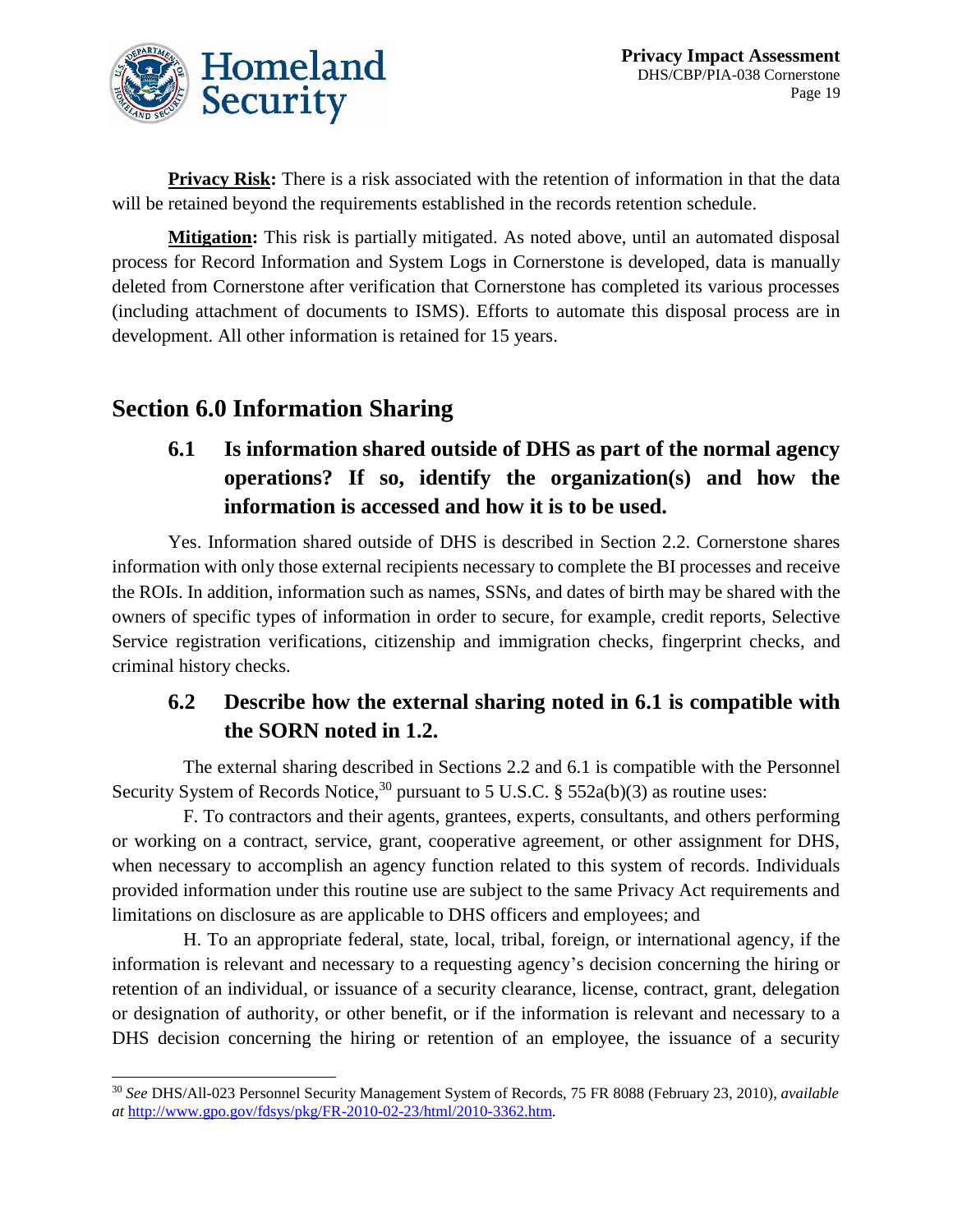

clearance, the reporting of an investigation of an employee, the letting of a contract, or the issuance of a license, grant, delegation or designation of authority, or other benefit and disclosure is appropriate to the proper performance of the official duties of the person making the request.

Cornerstone shares information with only those external recipients necessary to complete the BI processes and receive the ROIs. This sharing helps CBP ensure that individuals are eligible to receive a clearance.

#### **6.3 Does the project place limitations on re-dissemination?**

External agencies may request background investigation information from CBP.<sup>31</sup> CBP may transmit information or files that were received by or sent through Cornerstone, but may only transmit information sourced by CBP during the investigation (e.g., CBRs, ROIs maintained in ISMS). Such requests are processed based upon re-dissemination limitations and restrictions outlined in sharing agreements, which describe how requests are to be submitted, contain a list of those who are authorized to request such information, provide what may be shared, and the applicable limitations and restrictions. Re-dissemination of the shared information must remain compatible with the reason for which the information was originally collected, and must remain compatible with the reasons outlined in the sharing agreements.

#### **6.4 Describe how the project maintains a record of any disclosures outside of the Department.**

Cornerstone maintains a system log of all information shared from Cornerstone with external sources. Disclosure records for information collected or passed through Cornerstone and subsequently disclosed from a record repository (e.g., ISMS) are maintained in accordance with disclosure requirements of that repository. As identified in the cited SORN, requests for personnel security information from those repositories are made to CBP's Freedom of Information Act (FOIA) Office via FOIAonline<sup>32</sup> or through the process outlined in Section 7.1. The CBP FOIA Office maintains an accounting of records disclosed, when, and to whom.

#### **6.5 Privacy Impact Analysis: Information Sharing**

**Privacy Risk:** There is a risk that an external source with whom information is shared could retain, use, or release PII from Cornerstone in an unauthorized manner.

**Mitigation:** To address this risk, the following controls are in place:

ISP contractors must have received a favorably adjudicated SSBI/Tier 5

<sup>32</sup> A FOIA request can be made government-wide via FOIAonline at:

 $\overline{a}$ 

<sup>31</sup> *See* Executive Order 13488 – Granting Reciprocity on Excepted Service and Federal Contractor Employee Fitness and Reinvestigating Individuals in Positions of Public Trust (74 FR 4111), *available at*  [https://www.gpo.gov/fdsys/pkg/FR-2009-01-22/pdf/E9-1574.pdf.](https://www.gpo.gov/fdsys/pkg/FR-2009-01-22/pdf/E9-1574.pdf)

[https://foiaonline.regulations.gov/foia/action/public/request/publicPreCreate#.](https://foiaonline.regulations.gov/foia/action/public/request/publicPreCreate%23)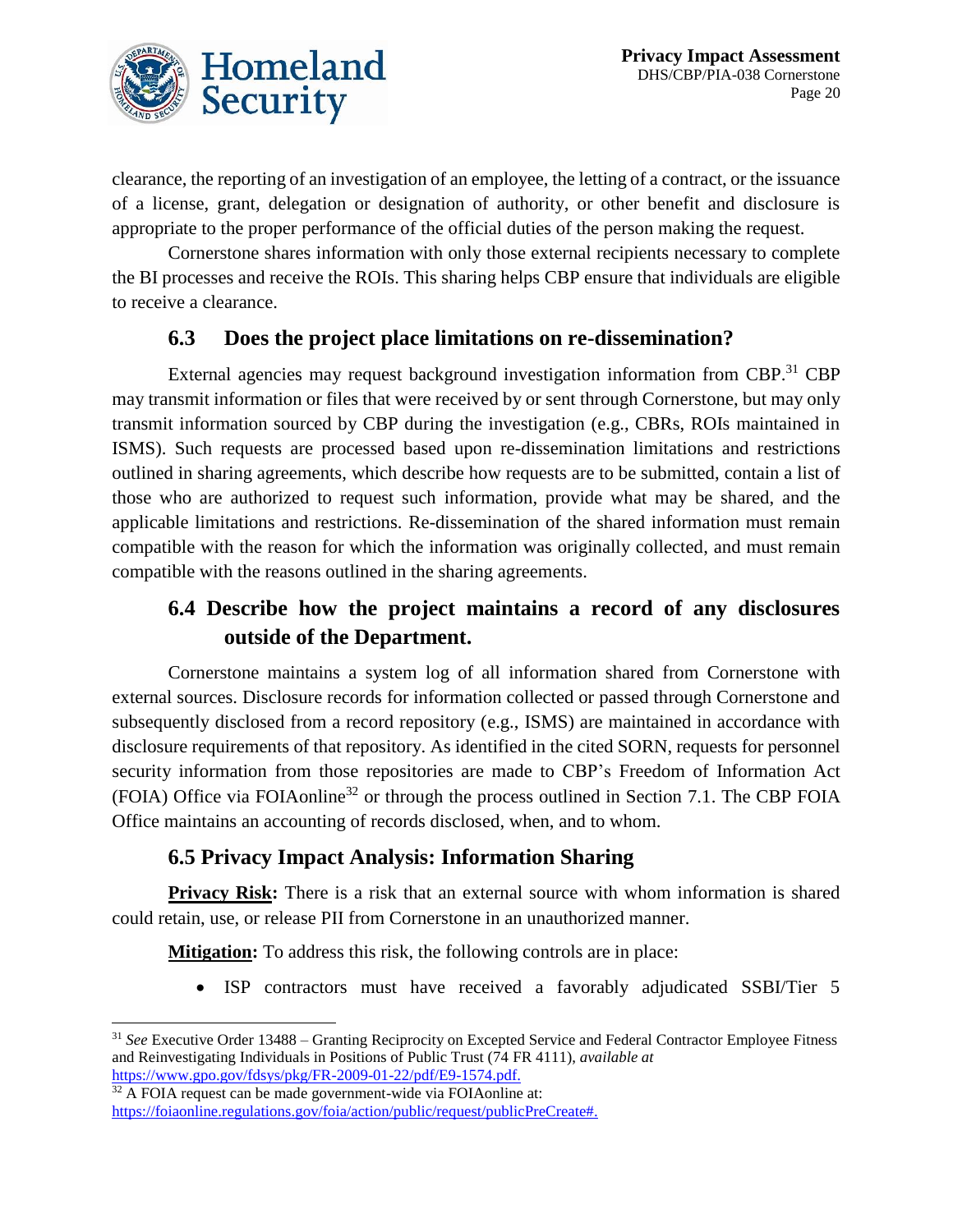

investigation, and receive internal annual refresher training provided by the ISP on the proper use of PII. Contractual requirements provide for the limited use of the information the ISPs receive and how it may be stored and accessed. Additionally, periodic audits are conducted at ISP locations to confirm contractual requirements are followed.

- The Memorandum of Understanding (MOU) between OPM and CBP for access to the FTS establishes the security controls and responsibilities associated with the uses of fingerprint information.
- Contractual requirements with the CBR provider limit the use of the data shared.

# **Section 7.0 Redress**

#### **7.1 What are the procedures that allow individuals to access their information?**

With the exception of the ROI and fingerprint charts, Cornerstone contains no new or source records associated with individuals. Procedures for individuals to access their information, which may have been collected or passed through Cornerstone and subsequently maintained in ISMS are identified in the cited SORN(s). Requests for access to the information contained in the ROI can be made to CBP's FOIA Office via FOIAonline or by mailing a request to:

U.S. Customs and Border Protection (CBP) Freedom of Information Act (FOIA) Division 1300 Pennsylvania Avenue NW, Room 3.3D Washington, D.C. 20229

#### **7.2 What procedures are in place to allow the subject individual to correct inaccurate or erroneous information?**

Procedures to correct information collected or provided to CBP from the source systems are governed by the original system owner of the record repository from which information was sourced. For example, correction of e-QIP data requires submission of an updated e-QIP; correction of information contained within a credit bureau report requires the subject to contact the credit reporting company. Since Cornerstone is not a source system nor a permanent record repository for any information, there is no option for the individual to correct information maintained within Cornerstone. Any "corrective" action would need to be done with the host record repository. All of the information collected and passed through Cornerstone is maintained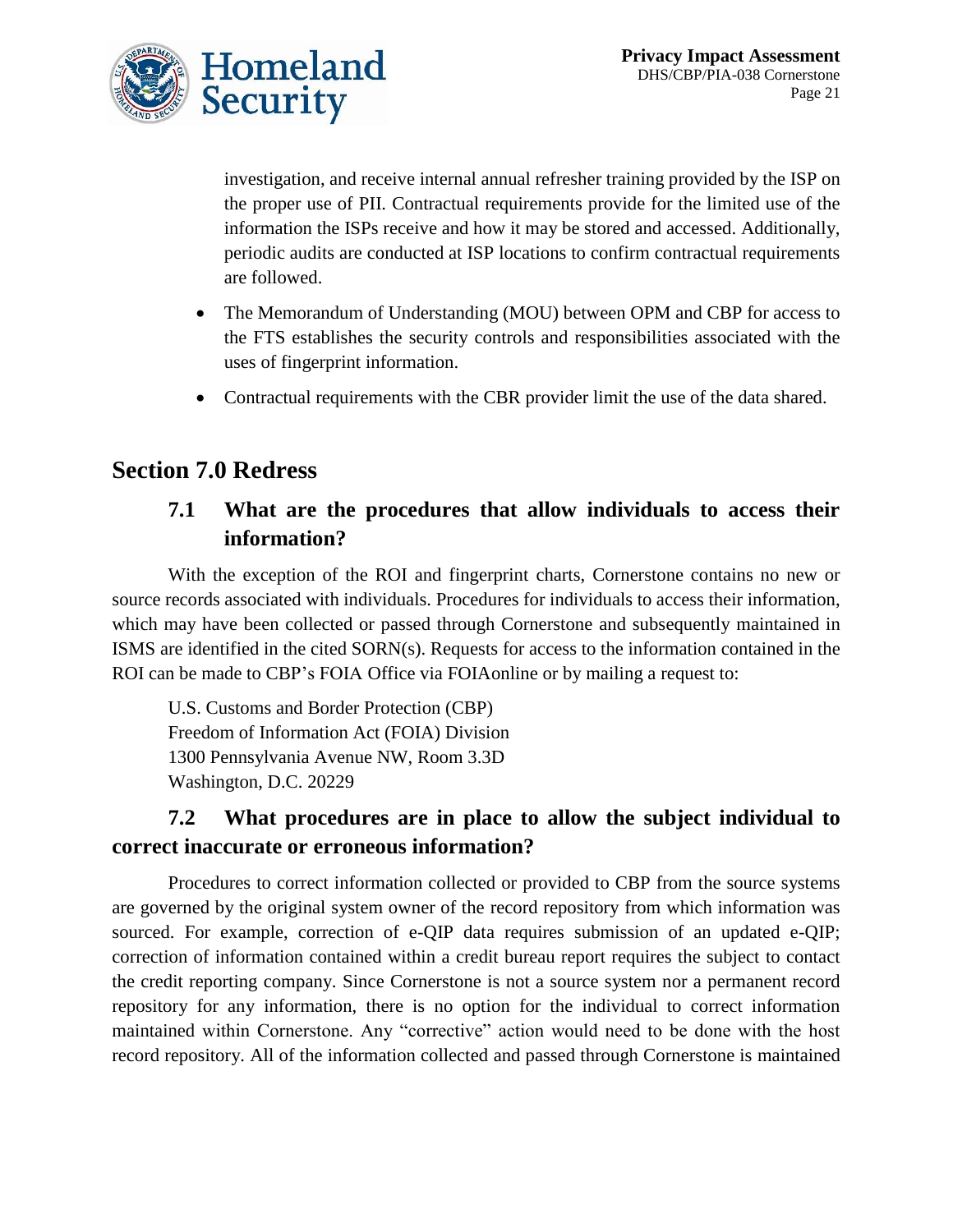

in ISMS. Pursuant to the Personal Security Management SORN,<sup>33</sup> requests for personnel security records are made to the DHS FOIA Office, which maintains the accounting of record disclosures. Individuals may submit a written statement to CBP OPR PSD regarding any disputed information to be retained as part of the ISMS investigative record.

#### **7.3 How does the project notify individuals about the procedures for correcting their information?**

As noted above, there is no option for the individual to correct information maintained within Cornerstone. Any corrective action would need to be done with the host record repository. Consequently, Cornerstone does not provide such notice.

#### **7.4 Privacy Impact Analysis: Related to Redress**

**Privacy Risk:** A potential risk associated with redress concerns the ability to validate the accuracy of the information being reviewed.

**Mitigation:** Most PII contained in Cornerstone is self-reported by the individual undergoing a BI when he or she submits a completed e-QIP Questionnaire. An individual can correct erroneous information in e-QIP prior to submission. If the individual becomes aware of an error after submission, he or she may contact the assigned human resources or personnel security point of contact or follow the redress procedures for e-QIP.

**Privacy Risk:** There is a risk that inaccurate information that has been corrected in e-QIP will remain inaccurate or out-of-date in Cornerstone.

**Mitigation:** Cornerstone maintains data as it was submitted through e-QIP and is an accurate reflection of that submitted data. If e-QIP data is subsequently corrected and passed through Cornerstone, the new data will overwrite any existing data maintained in Cornerstone and also be passed to ISMS. As previously noted in Section 7.3, erroneous data must be corrected in the source system.

### **Section 8.0 Auditing and Accountability**

### **8.1 How does the project ensure that the information is used in accordance with stated practices in this PIA?**

User access to the information in Cornerstone is authenticated via Active Directory. Access

l <sup>33</sup> *See* DHS/All-023 Personnel Security Management System of Records, 75 FR 8088 (February 23, 2010), *available at* [http://www.gpo.gov/fdsys/pkg/FR-2010-02-23/html/2010-3362.htm.](http://www.gpo.gov/fdsys/pkg/FR-2010-02-23/html/2010-3362.htm)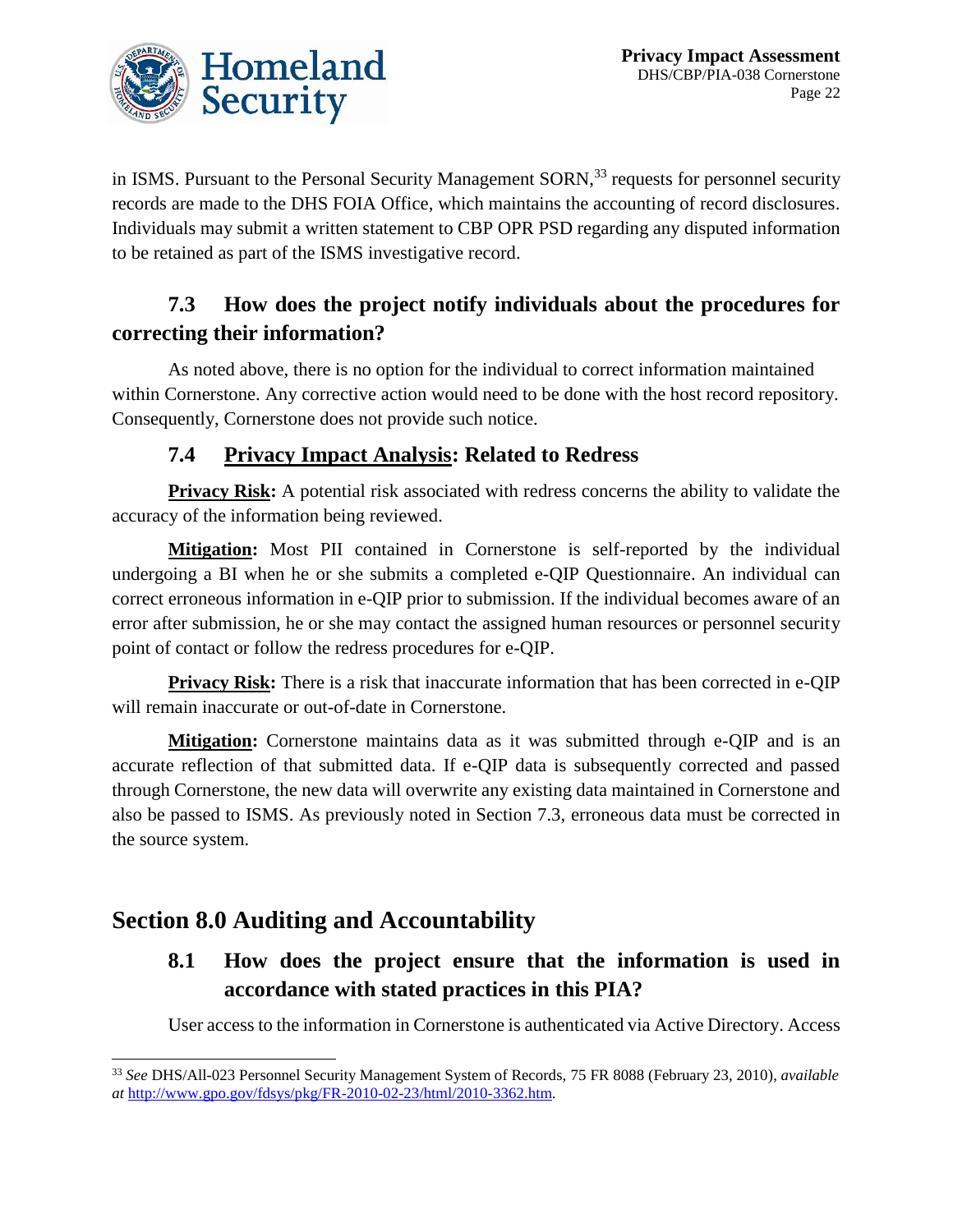

control is role-based, and data will only be accessible if a specific user has a "need to know," has been approved for access to the data, and has met all training requirements. Periodic reviews are conducted on the application of user roles, and further administrative actions, such as granting access to, removing access, or altering roles for those who already have access, are conducted by the PSD Support Services staff.

### **8.2 Describe what privacy training is provided to users either generally or specifically relevant to the project.**

All CBP employees and assigned contractor staff receive appropriate privacy and security training, and have undergone necessary background investigations for access to sensitive, privacy, or classified information or secured facilities. CBP ensures this through legal agreements with its contractors, and enforcement of internal procedures with all CBP entities involved in processing the background checks. Additionally, robust standard operating procedures and system user manuals describe in detail user roles, responsibilities, and access privileges.

# **8.3 What procedures are in place to determine which users may access the information and how does the project determine who has access?**

The following procedures are in place to ensure that access to information in Cornerstone is limited to authorized users:

- Access to Cornerstone requires a CBP Active Directory account, and requires the user to  $log$  into a CBP Intranet accessible computer;  $34$
- A system access request must be completed, signed, and approved by the requester and requester's manager prior to the creation or distribution of personnel security data, to avoid accidental, inappropriate, or unauthorized use of the data;
- Cornerstone user accounts are individually approved by PSD Support Services staff before they are provisioned; and
- Access to information is role based, and granted on a "need to know" basis when users of the system have access to a limited subset of data based on the concept of least privilege/limited access.

# **8.4 How does the project review and approve information sharing agreements, MOUs, new uses of the information, new access to the**

l <sup>34</sup> Requirements for obtaining access to CBP Information Technology Systems are documented in U.S. Customs and Border Protection handbook HB 1400-05D, "Information Systems Security Policies and Procedures Handbook," version 6.01, dated May 17, 2016.